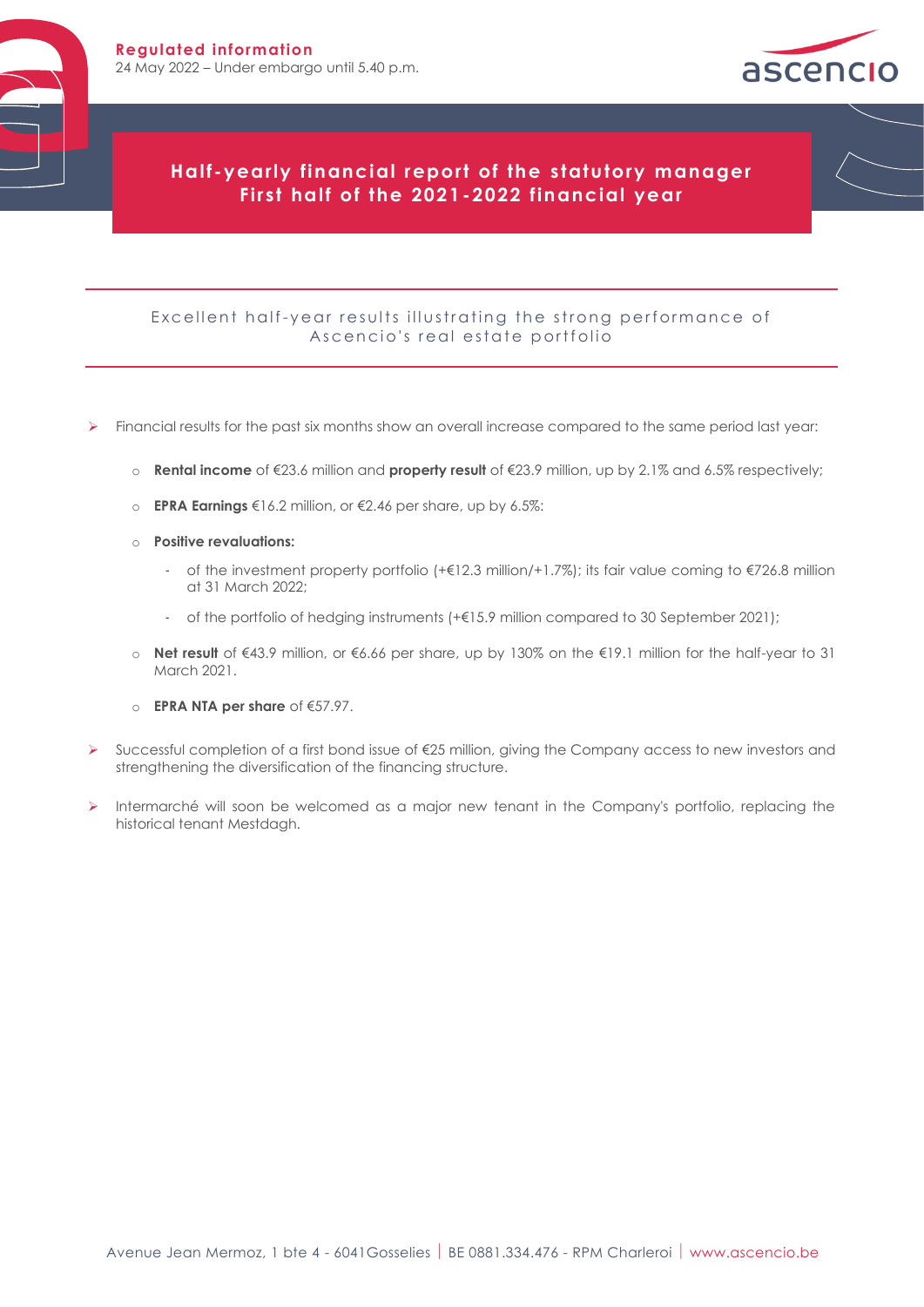# TABLE OF CONTENTS

| $\mathbf{1}$ .     |                                                              |                                                                                      |  |
|--------------------|--------------------------------------------------------------|--------------------------------------------------------------------------------------|--|
| 2.                 |                                                              |                                                                                      |  |
|                    | 2.1.<br>2.2.<br>2.3.<br>2.4.<br>2.5.<br>2.6.<br>2.7.<br>2.8. | Simplified consolidated results for the first half of the financial year 2021/2022 5 |  |
| 3 <sub>1</sub>     |                                                              |                                                                                      |  |
|                    | 3.1.<br>3.2.                                                 |                                                                                      |  |
| 4.                 |                                                              |                                                                                      |  |
|                    | 4.1.<br>4.2.<br>4.3.                                         |                                                                                      |  |
| 5.                 |                                                              |                                                                                      |  |
|                    | 5.1.<br>5.2.<br>5.3.<br>5.4.<br>5.5.<br>5.6.                 | Consolidated statement of comprehensive income at 31 March 2022  18                  |  |
|                    |                                                              |                                                                                      |  |
|                    | 5.7.                                                         |                                                                                      |  |
| $\boldsymbol{6}$ . |                                                              |                                                                                      |  |
| 7.                 |                                                              |                                                                                      |  |
| 8.                 |                                                              |                                                                                      |  |
| 9.                 |                                                              |                                                                                      |  |
|                    |                                                              |                                                                                      |  |
|                    |                                                              |                                                                                      |  |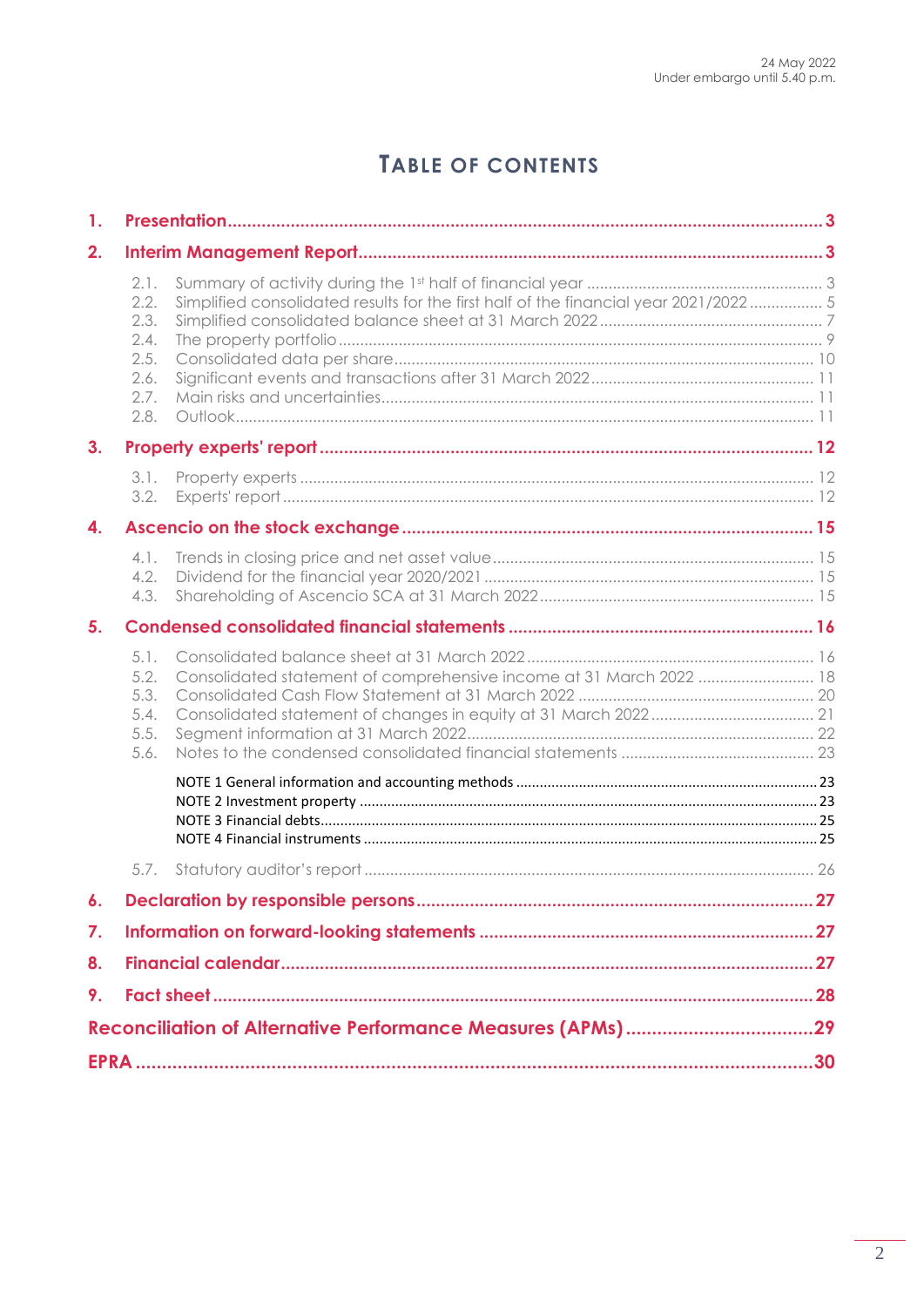# <span id="page-2-0"></span>**1. Presentation**

Ascencio SCA is a Public Regulated Real Estate Company (Société Immobilière Réglementée Publique or "SIRP", hereinafter referred to in the English translation as a "public B-REIT" (Belgian real estate investment trust)). It specialises in out-of-town retail premises and the food sector.

Active in Belgium, France and Spain, its portfolio currently comprises 104 properties generating rental income of approximately €48.5 million on an annual basis. At 31 March 2022, the fair value of the portfolio stood at €726.8 million.

About ten sectors of activity are represented but with a predominance of the food sector (approximately 40% of annual rents) but also decoration, DIY and fashion under brands such as Casino, the Mestdagh Group (soon to be Intermarché), Grand Frais, Brico, Carrefour, Décathlon, Krëfel, Hubo, Delhaize, … .

Ascencio SCA is listed on Euronext Brussels. Its market capitalisation amounted to €340 million at 31 March 2022 (based on a share price of €51.50 at that date).

#### <span id="page-2-1"></span>**2. Interim Management Report**

#### <span id="page-2-2"></span>**2.1. Summary of activity during the 1st half of financial year**

#### **Strong growth in operating results**

#### **Macroeconomic context**

In a macro-economic context still marked by the COVID-19 crisis as well as the geopolitical conflict between Russia and Ukraine, Ascencio closed the first half of its 2021/2022 financial year with strong growth in results, both operationally and in terms of its valuations. This growth demonstrates once again the resilience of the Company's portfolio to both the COVID-19 crisis and the actual geopolitical context; this resilience coming from the portfolio's specific positioning in out-of-town retail property, mainly focused on activities designed to meet consumers' primary needs (food, sports and leisure, home decoration, etc.).

#### **Operational activity**

In terms of operational activity, Ascencio saw sustained rental activity over the past six months, further confirming retailers' attraction to out-of-town retail: 31 transactions were concluded (13 new leases signed and 18 leases renewed), representing a total of approximately 28,000 m<sup>2</sup> , slightly more than 6% of the real estate portfolio's surface area, with rents obtained that were approximately 3% higher than the estimated rental value and stable compared to previous rents.

This rental management particularly concerned the following properties:

- Couillet Bellefleur (Belgium): 7 leases were renewed (Ava, Luxus Maniet, Cassis Paprika, Point Carré, Action, Tape à l'œil and Lunch Garden) and a new lease was signed with the Pro Duo chain;
- Papeteries de Genval (Belgium): 3 new leases were signed, with Okaïdi, Fox&Cie (a brand already present on the site but which is now expanding by occupying 2 adjacent units) and Batopin (cash distributors);
- Jodoigne (Belgium): a new lease was signed with the food retailer Intermarché;
- Hamme-Mille (Belgium): a new lease was signed with the garden centre Les Jardins de Philae;
- Morlanwelz (Belgium): a new lease was signed with coffee roaster Moon Coffee;
- Messancy (Belgium): a new lease was signed with Baby Kid for two retail units.

In terms of capital expenditure, Ascencio invested approximately €0.8 million, most of it corresponding to the completion of the modernisation programme for the facades of the Messancy retail park (Belgium), as well as some other roofing work and fit outs for new tenants.

Ascencio also finalised the sale of its property in Sint-Niklaas for €1.5 million, for which a sales agreement had been signed in the course of the financial year 2020/2021.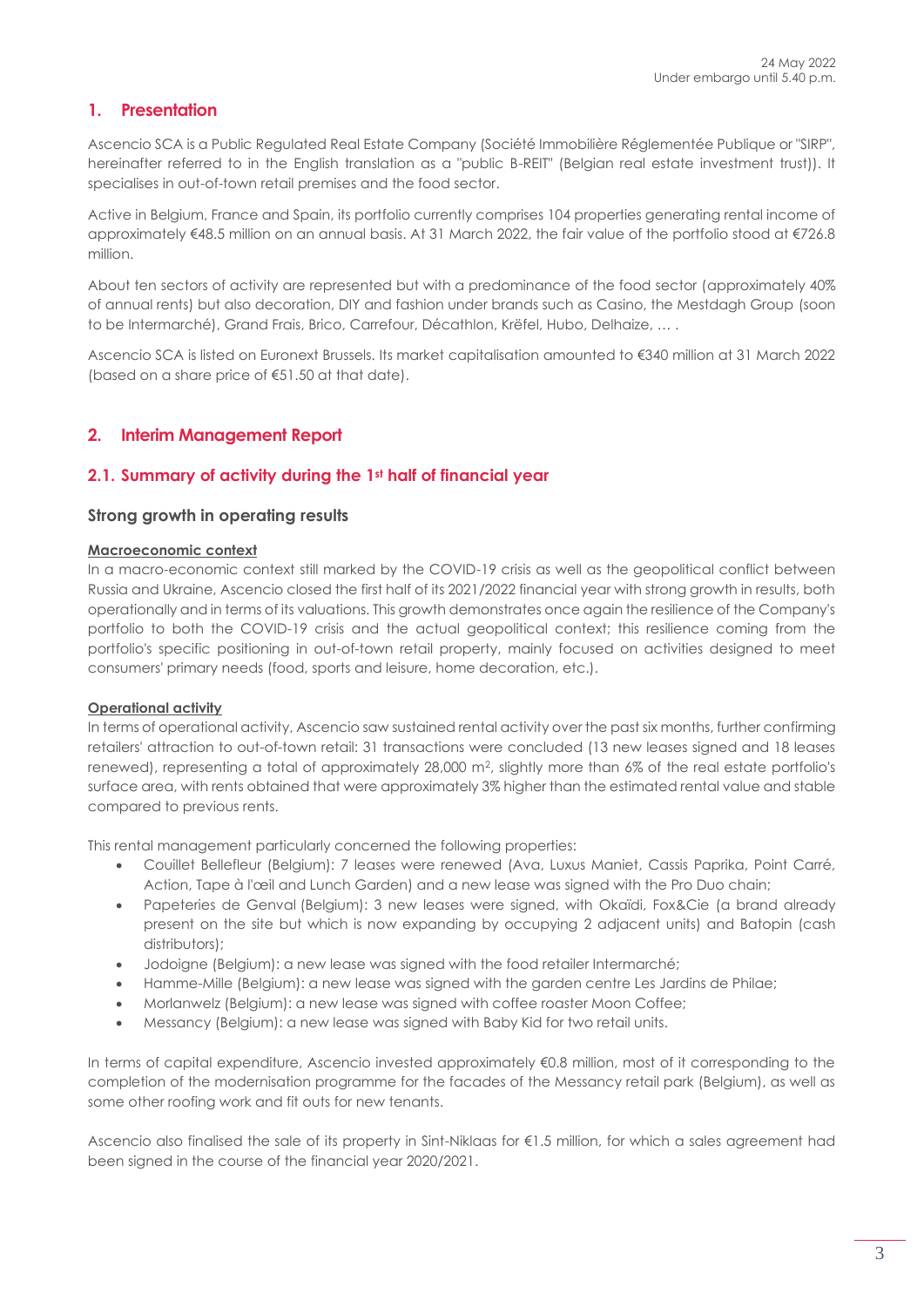This significant operational activity over the past six months has resulted in an increase in the occupancy rate of the consolidated portfolio from 96.0% at 30 September 2021 to 96.7% at 31 March 2022.

The half-year was also marked by the takeover of SA Mestdagh by the Les Mousquetaires group. This grouping alone represents 8 brands[: Intermarché,](https://www.mousquetaires.com/en/our-store-brands/food/intermarche/) [Netto,](https://www.mousquetaires.com/en/our-store-brands/food/netto/) Bricomarché, [Bricorama,](https://www.mousquetaires.com/en/our-store-brands/home-improvement/bricorama/) Brico Cash, BricoPrivé.com, Roady and Rapid Pare-Brise. The 23 Mestdagh supermarkets in Ascencio's portfolio will therefore be transferred to the Intermarché banner in 2023. Intermarché is a fast-growing brand that is particularly well known for its approach to short circuits that favour local producers. Ascencio enthusiastically welcomes this new tenant to its portfolio; a tenant that will eventually represent nearly 10% of the Company's rental income.

#### **ESG policy**

As part of the development of its ESG policy, Ascencio has taken a series of initiatives over the past six months related to the three pillars of ESG issues:

- Environment:
	- 1. The Company has launched programmes to install charging stations both within its real estate portfolio in the retail parks of Messancy (Belgium) and Saint-Aunes (France) and in the car park of its head office in Gosselies (Belgium) for the benefit of its tenants and staff. In addition, it is considering the wider deployment of charging stations across the other assets in its portfolio.
	- 2. The Company has also started to install an energy consumption measurement of its buildings in order to collect and monitor energy consumption over time and to carry out a full audit. This audit will enable it to establish an action plan to reduce the Company's carbon footprint over time and to produce the necessary reporting to illustrate its progress in environmental performance.
- Society:
	- 1. the implementation, still in a test phase, of a work organisation policy, in order to balance homeworking with the presence of employees in the office;
	- 2. The installation of charging stations at the Company's headquarters, as mentioned above, is also part of an approach aimed at promoting electro-mobility among its staff.
- Governance: the adaptation of the remuneration policy for the members of its executive committee, including in particular a criterion relating to the implementation of the ESG policy within the Company.

The successful implementation of an ESG policy will depend in particular on the digital transformation of the Company, a transformation process that has been under way for the past six months.

#### **Financial activity**

Finally, in terms of financial activity, Ascencio continued to strengthen its financing structure by concluding a new Revolving Credit Facility (RCF) for an amount of €10 million with one of its partner banks, as well as successfully completing a bond issue in the form of a private placement for an amount of €25 million. This latest transaction is an important event for the Company as it allows it to further diversify its funding sources with major institutional investors and illustrates the confidence of institutional investors in Ascencio's real estate strategy and in the performance of its portfolio.

On the strength of these operations, Ascencio benefits form unused credit lines at 31 March 2022 for a total amount of around €55 million under its financing lines, enabling it to cover its operating needs and the investments to be made within its portfolio, but also to have sufficient financial capacity to participate in the financing of investment transactions that may come to fruition. In addition, these new financings also mean that the average residual duration of the Company's debt is 3.3 years at 31 March 2022, compared with 3.7 years at 30 September 2021.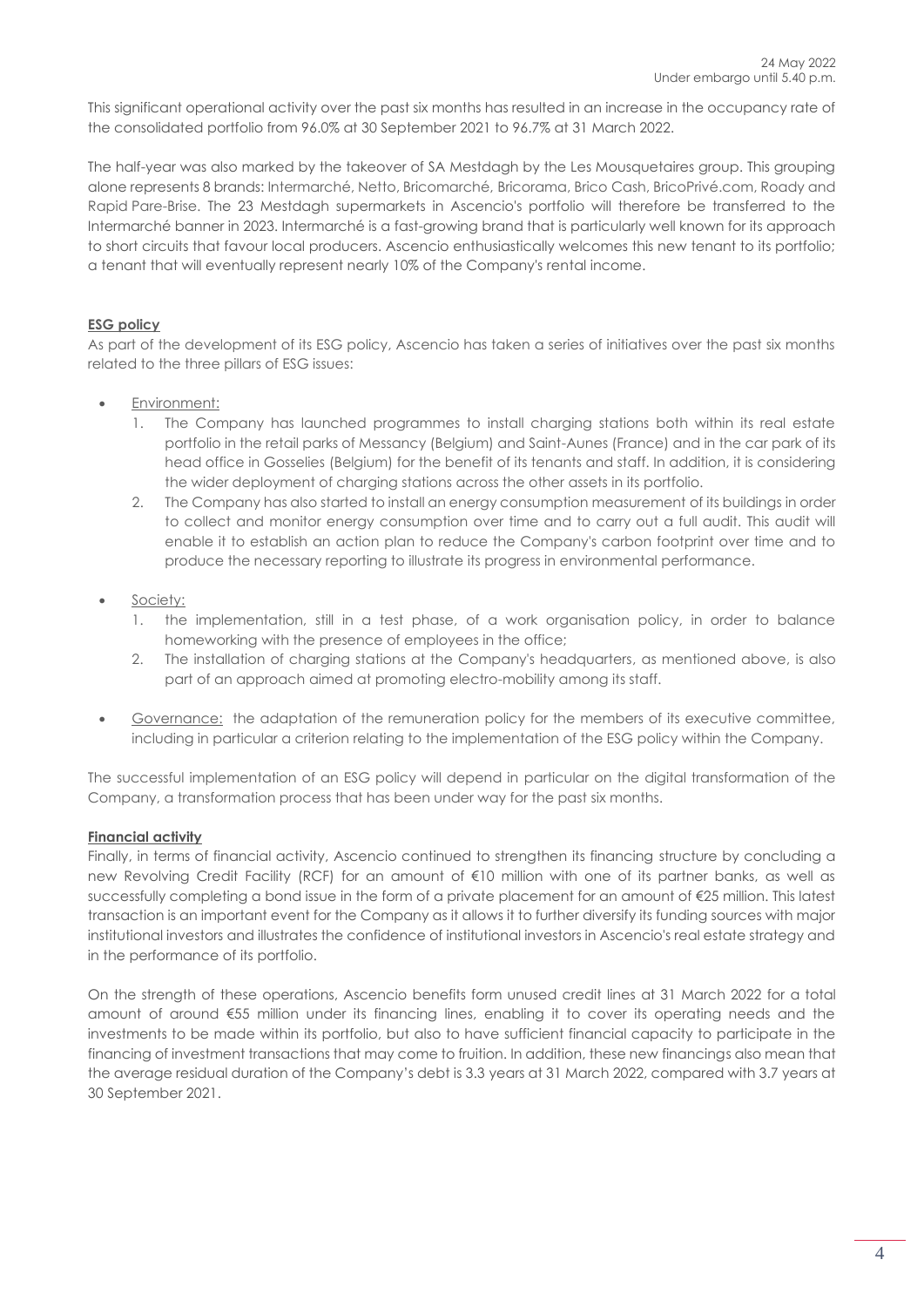As part of the management of the interest rate hedging ratio on its debt, during the past six months Ascencio terminated in advance an interest rate swap for a nominal amount of €20 million. This early termination, combined with the putting in place of the new fixed rate financing described above, has the effect of optimising the Company's cost of financing during the year without reducing its hedging ratio, which stood at 86.4% at 31 March 2022.

| <b>CONSOLIDATED RESULTS (€000S)</b>                                        | 31/03/2022 | 31/03/2021 |
|----------------------------------------------------------------------------|------------|------------|
| <b>Rental income</b>                                                       | 23,627     | 23,146     |
| Rental related charges                                                     | 413        | $-662$     |
| Taxes and charges not recovered                                            | $-103$     | $-17$      |
| <b>Property result</b>                                                     | 23,937     | 22,467     |
| Property charges                                                           | $-1.847$   | $-1.752$   |
| Corporate overheads                                                        | $-2,189$   | $-2,112$   |
| Other income and operating costs                                           | $\Omega$   |            |
| Operating result before result on portfolio                                | 19,900     | 18,604     |
| <b>Operating margin (*)</b>                                                | 84.2%      | 80.4%      |
| Net interest charges                                                       | $-2.950$   | $-2.901$   |
| Other financial charges                                                    | $-246$     | $-212$     |
| Taxes                                                                      | $-485$     | $-253$     |
| <b>EPRA Earnings</b>                                                       | 16,220     | 15,238     |
| Net gains and losses on sales of investment property                       | $-159$     | $\circ$    |
| Net capital gains realized on the sale of financial assets and liabilities | 10         | $\Omega$   |
| Changes in the fair value of investement property                          | 12,318     | 143        |
| Changes in fair value of financial assets and liabilities                  | 15,908     | 3.763      |
| Deferred tax                                                               | $-336$     | $-28$      |
| <b>NET RESULT</b>                                                          | 43,961     | 19,115     |
|                                                                            |            |            |
| <b>EPRA Earnings (EUR)</b>                                                 | 2.46       | 2.31       |
| <b>Earnings per share (EPS) (euros)</b>                                    | 6.66       | 2.90       |
|                                                                            |            |            |
| <b>Number of shares</b>                                                    | 6,595,985  | 6,595,985  |

# <span id="page-4-0"></span>**2.2. Simplified consolidated results for the first half of the financial year 2021/2022**

(\*) Alternative Performance Measure (APM). See page 29.

**Rental income** for the first half of the financial year, before the COVID impact, amounted to €23.63 million, up by 2.1% on the first half of the financial year 2020/2021**.**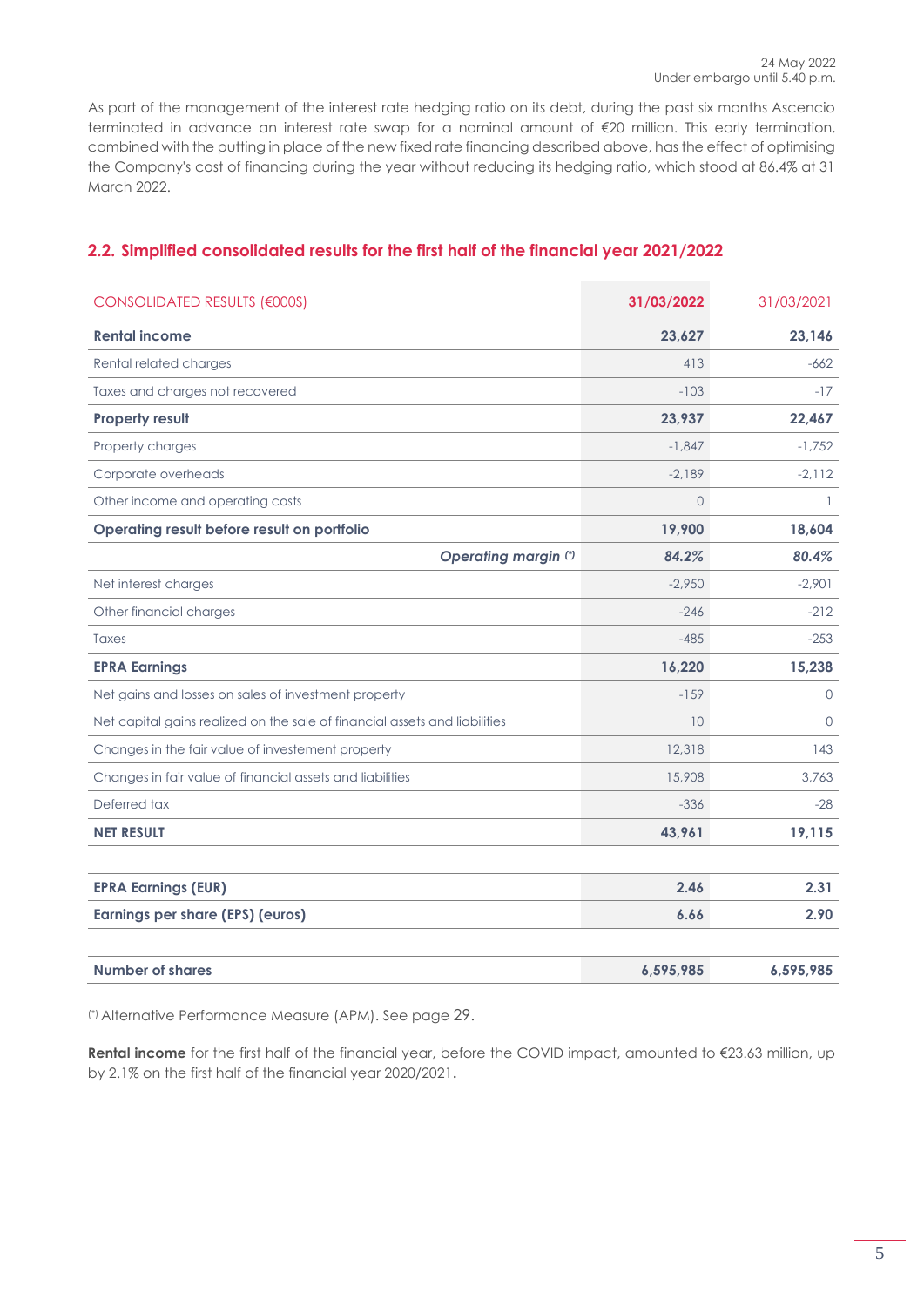The following table shows **rental income by country**:

| <b>RENTAL INCOME (€000S)</b> | 31/03/2022 |         | 31/03/2021 |      |
|------------------------------|------------|---------|------------|------|
| <b>Belgium</b>               | 12,819     | 54%     | 12,556     | 54%  |
| France                       | 9.813      | 42%     | 9.611      | 42%  |
| Spain                        | 995        | $4\%$   | 980        | 4%   |
| <b>TOTAL</b>                 | 23,627     | $100\%$ | 23,146     | 100% |

This growth in rental income in all three countries in which Ascencio operates is the result of both good rental management of the properties, with occupancy rates increasing over the period under review, and the impact of the current high inflation, which is beginning to be reflected in the Company's rental income.

Rental related charges were negative during the half-year (-€0.4 million), compared with a positive total expense of €0.7 million in the comparable period of the previous financial year. This heading of the income statement mainly records:

- 1. the impact of rent rebates selectively granted to tenants who were severely affected by the mandatory closures imposed as part of the management of the COVID pandemic. While allowances had been effectively granted during the previous financial year or prudently estimated for current or future discussions (-€0.7 million at 31 March 2021), this impact turned out to be more limited than initially expected, thus generating reversals of provisions during the past six months (+€0.3 million);
- 2. the impact of write-offs and reversals of write-offs on trade receivables, the net balance of which at 31 March 2022 amounted to income of €0.2 million (compared with a perfect stability in the first half of the previous financial year).

As a result of these various elements, the property result reached €23.94 million for the half-year to 31 March 2022, an increase of 6.5% compared with the same period of the previous financial year.

After deducting property charges and general expenses, which were relatively stable compared to the first half of the previous year, the **operating result before result on portfolio** was €19.90 million (€18.60 million in the first half of the previous financial year). The operating margin came to 84.2%.

**Interest charges**, including cash flows generated by interest rate hedging instruments, amounted to €2.95 million at 31 March 2022, compared with €2.90 million in the same period of the previous financial year. This stability is the result of the combined effect of the stability of the average debt (€333.5 million compared to €327.0 million for the previous financial year) and the average cost of this financing<sup>1</sup> (unchanged at 1.85%) during the two half-years considered.

In a context of rising interest rates, it is interesting to note that this trend does not generate at this stage any impact on the financial result of the Company; and this in particular thanks to the hedging policy put in place which has the effect of reducing the volatility of interest charges to external fluctuations of the interest rate environment. At 31 March 2022, the Company's hedging ratio<sup>2</sup> was 86.4% and, based on the current debt outlook, will remain above 70% for more than four years, in line with the Company's hedging strategy.

Tax expenses, incurred by the French and Spanish entities, are up compared to the previous financial year, due on the one hand to the positive evolution of the activity in these countries, and on the other hand to nonrecurring elements linked to the tax credits obtained in the previous financial year on the rent allowances linked to the COVID situation granted to tenants (-€40,000) and a regularisation of a charge linked to the previous financial year (-€130,000).

<sup>1</sup> Alternative Performance Measure (APM). See page 29.

<sup>2</sup> Hedging ratio = (Fixed rate debt + Notional amount of interest rate hedging instruments) /Total financial debt.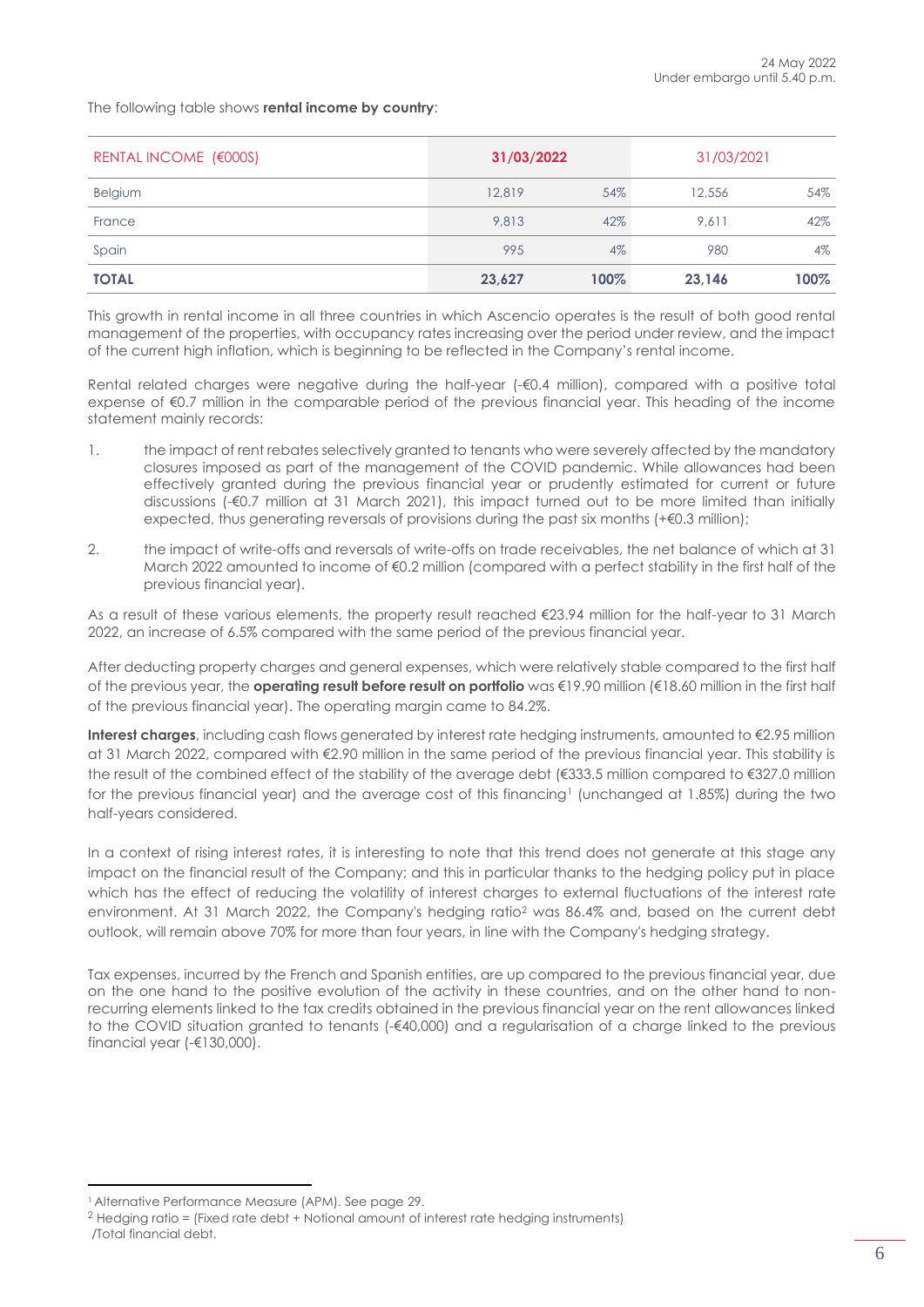After deducting these tax charges, **EPRA Earnings** at 31 March 2022 amounted to €16.22 million, an increase of 6.5% compared with the half-year to 31 March 2021. EPRA Earnings per share at 31 March 2022 were therefore €2.46, up from €2.31 in the first half of the previous year.

As already mentioned earlier in this report, the past period has been very favourable in terms of valuation for the Company, both in terms of the fair value of the properties, which increased significantly excluding investments by + €12.3 million (compared to + €0.1 million in the half-year to 31 March 2021), and in terms of the fair value of the hedging instruments (+ $\epsilon$ 15.9 million compared to + $\epsilon$ 3.8 million for the first half of the previous year).

Taking into account these positive revaluations, **consolidated net income** for the first half of the year amounted to €43.96 million, a significant increase compared on the €19.11 million posted for the first half of the previous financial year.

| CONSOLIDATED BALANCE SHEET (€000S)      | 31/03/2022 | 30/09/2021 |
|-----------------------------------------|------------|------------|
| <b>ASSETS</b>                           | 751,346    | 728,076    |
| Intangible assets                       | 64         | $\Omega$   |
| Investment properties                   | 726,782    | 713,601    |
| Other non-current financial assets      | 10,925     | 1,400      |
| Assets held for sale                    | $\circ$    | 1,360      |
| Trade receivables                       | 2,020      | 5,773      |
| Cash and cash equivalents               | 4,504      | 3,707      |
| Other current financial assets          | 7,050      | 2,236      |
| <b>TOTAL EQUITY AND LIABILITIES</b>     | 751,346    | 728,076    |
| Equity                                  | 390,319    | 370,353    |
| Non-current financial debts             | 263,245    | 278,822    |
| Other non-current financial liabilities | 3,287      | 10,275     |
| Deferred taxes                          | 1,611      | 1,275      |
| Current financial debts                 | 81,073     | 55,060     |
| Other current liabilities               | 11,811     | 12,291     |
| <b>Liabilities</b>                      | 361,027    | 357,723    |

# <span id="page-6-0"></span>**2.3. Simplified consolidated balance sheet at 31 March 2022**

#### **Assets**

97% of the Company's assets consist of the real estate portfolio, the total fair value of which (including investments and development projects) amounted to €726.8 million at 31 March 2022, compared with €713.6 million at the end of the previous financial year. It should be noted that, in accordance with IFRS 16, this heading includes the rights of use held by the Company in the form of emphyteuses, for a value of €3.9 million.

Non-current assets mainly consist of hedging instruments with positive valuations. The increases in value of these instruments generated by the rise in interest rates during the half-year were recognised under this heading at 31 March 2022, bringing the balance to €10.9 million compared with €1.4 million at the end of the previous financial year.

At 30 September 2021, assets held for sale included the building in Sint-Niklaas (Belgium), which was in the process of being sold at that date. Since this transaction was finalised during the past six months, the asset was removed from the balance sheet and therefore no longer appears in the accounts at 31 March 2022.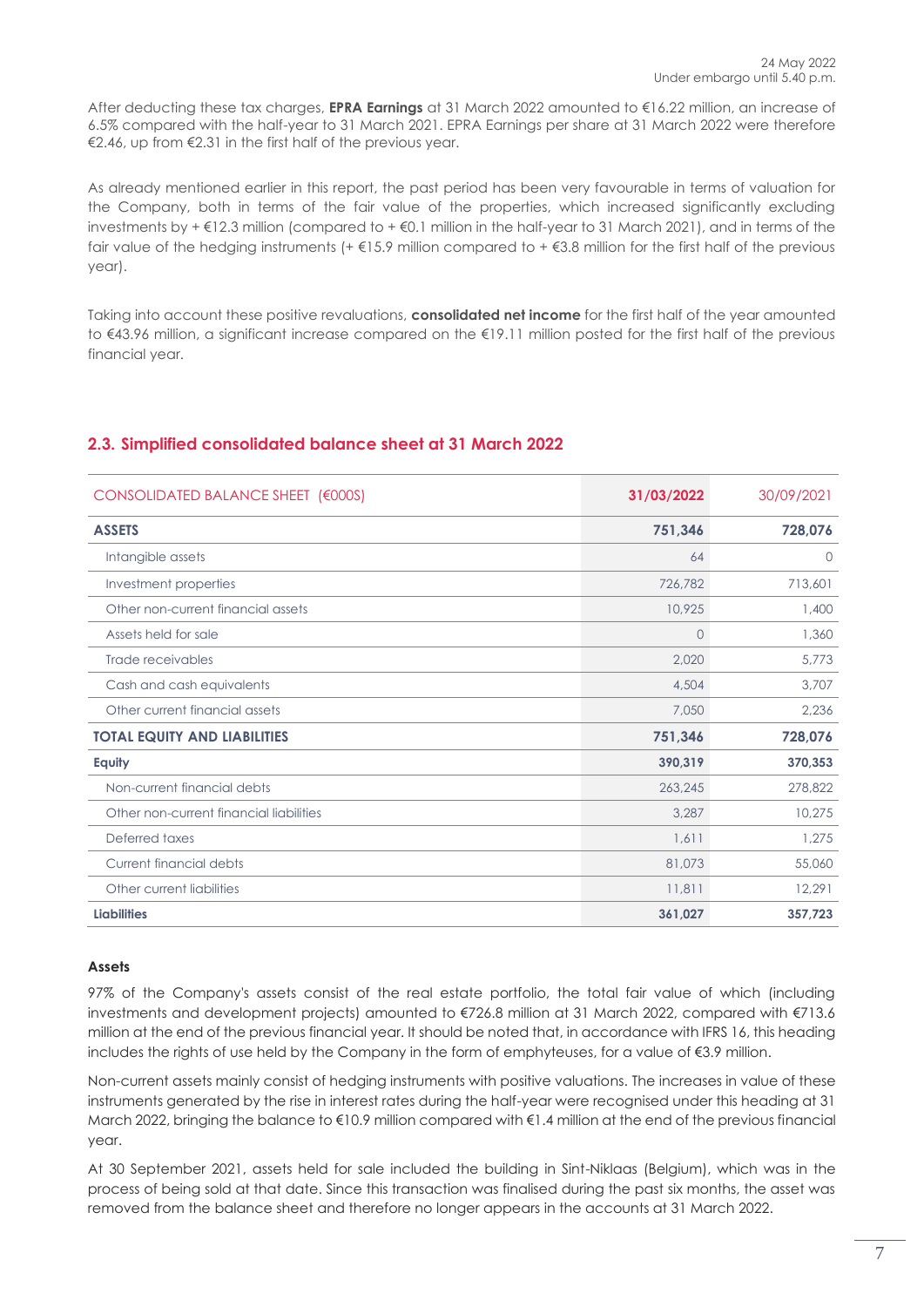The balance of trade receivables at 31 March 2022 was €2.0 million, significantly lower than the previous yearend balance. This decrease is mainly due to the resumption of normal tenant payment behaviour after the COVID period but also to the large amounts (mainly service charges and taxes) invoiced to tenants just before the annual closing on 30 September 2021.

Other current assets increase significantly due to the application of IFRIC 21, which requires the full amount of taxes and tax rebates to be recognised in the half-yearly accounts on an annual basis. This increase is offset by an equivalent increase in other current liabilities.

#### **Equity and Liabilities**

At 31 March 2022, total equity was €390.3 million, up from €370.4 million at the end of the previous financial year, taking into account the €24.4 million dividend paid to shareholders during the half-year under review. On this basis, the IFRS net asset value per share is €59.18 (compared to €56.15 at 30 September 2021).

On the liabilities side, financial debts (non-current and current) amounted to €344.3 million, compared to €333.9 million at 30 September 2021.

The increase in financial liabilities is mainly due to the payment of the previous year's dividend in February 2022, partly offset by the net cash generated in the first six months of the year.

Financial debts are divided into different types of financing:

| $(000$ EUR)                  | 31/03/2022 | 30/09/2021 |
|------------------------------|------------|------------|
| <b>Bank borrowing</b>        | 231,438    | 248,120    |
| Commercial paper             | 50,000     | 47,000     |
| Medium Term Note             | 30,500     | 30,500     |
| <b>Bond</b> issues           | 25,000     | $\Omega$   |
| Investment credits           | 3,260      | 3,759      |
| Finance leases               | 230        | 290        |
| Lease debts (IFRS 16)        | 3,889      | 4,214      |
| <b>Total financial debts</b> | 344.318    | 333,883    |

The past half year was marked by the conclusion of a new bank financing line for an amount of €10 million in the form of a term loan (RCF) as well as the completion by Ascencio of its first bond issue, for a total amount of €25 million, carried out in three tranches with an average duration of four years and an average coupon of 2.57%. The completion of this bond issue, combined with the increased use of the commercial paper programme, has strengthened the diversification of the Company's funding sources and thus reduced the use of bank financing at 31 March 2022. At this date and taking into account the need to keep lines available to cover the full amount of the commercial paper issued, Ascencio has available credit lines for an amount of €54.5 million allowing it to finance its operations and the management of its portfolio, but also to participate in the financing of investment opportunities that may arise.

At 31 March 2022, the total credit lines maturing in the next 12 months amount to €50.5 million (of which €30 million are effectively used as at the balance sheet date), spread among several banking partners. As part of a prudent management of its financing, Ascencio anticipates these maturities and is already actively working on the renewal of these lines.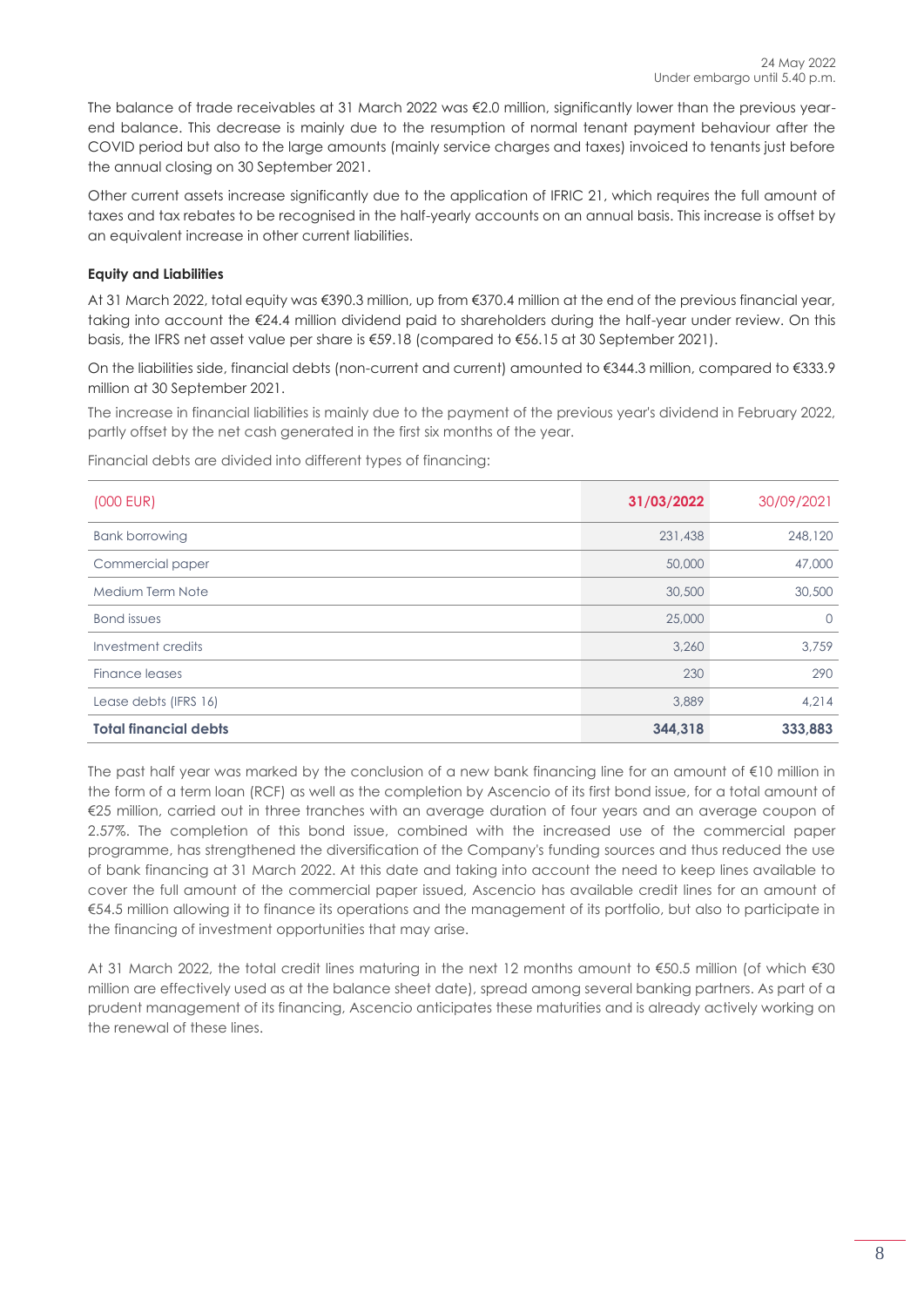The balance of other non-current financial liabilities decreased significantly compared to the previous year (from €10.3 million to €3.3 million). This change is linked to the significant increase in value of hedging instruments over the past six months, with most of them seeing their negative values (recognised as liabilities) turn positive and thus reclassified as assets on the balance sheet at 31 March 2022.

This increase in the value of hedging instruments reflects the significant rise in interest rates during the past six months. This change has a direct positive impact on the value of the portfolio of hedging instruments held by the Company, illustrating their effectiveness in limiting the volatility of its financial expenses.

The consolidated debt ratio was 47.6% at 31 March 2022, stable compared to 30 September 2021, giving the Company a significant margin to consider new investments.

# <span id="page-8-0"></span>**2.4. The property portfolio**

At 31 March 2022, Ascencio held a portfolio of 104 properties located in Belgium, France and Spain, with a fair value of €726.8 million (development projects and rights of use under IFRS 16 included), up by 1.7% compared to its fair value at 30 September 2021.

| <b>COUNTRY</b> | Investment<br>value<br>(6000S) | Fair value<br>(6000S) | (%)    | Contractual<br>rents<br>(6000S) | <b>EPRA</b><br>occupancy<br>rate $(\%)$ | <b>Gross yield</b><br>(%) |
|----------------|--------------------------------|-----------------------|--------|---------------------------------|-----------------------------------------|---------------------------|
| Belgium        | 397.827                        | 388.219               | 53.2%  | 26,587                          | 95.9%                                   | $6.75\%$                  |
| France         | 329,232                        | 308.214               | 42.6%  | 19,910                          | 99.1%                                   | 6.05%                     |
| Spain          | 31,371                         | 30,350                | 4.2%   | 2.046                           | 83.5%                                   | 6.52%                     |
| <b>TOTAL</b>   | 758.430                        | 726.782               | 100.0% | 48.542                          | 96.7%                                   | 6.43%                     |

The table below shows the geographical distribution of the investment property portfolio:

With regard to the increase in the fair value of the properties, this positive evolution illustrates the current appetite of the investment market for the type of assets held by the Company, namely out-of-town retail property with a predominance of activities meeting the primary needs of consumers (food, sports and leisure, home decoration, etc.). It is also important to note that, taking into account these revaluations and those of the previous year, which were also positive, for a cumulative total of +€22.2 million, the Company has fully recovered the negative revaluations that were recorded in the 2019/2020 financial year (-€20.5 million) when the COVID pandemic broke out.

### **Investments in the first half of the year**

Most of the investments made by Ascencio during the past six months concern its retail park in Messancy. These investments are part of a programme to revitalise the site with, on the one hand, the modernisation of the facades to increase the visibility of the brands housed there and, on the other hand, diversification of the commercial mix on the site (opening of a furniture brand and signing of a new lease with the Baby Kid brand). Also in Messancy, Ascencio has begun work on installing fast charging stations for electric vehicles in the retail park car park.

The other investments made by the Company mainly relate to development or renovation work in connection with the arrival of new brands. This was the case, for example, for the re-roofing of its building in Gerpinnes (Belgium) on the occasion of the arrival of the Vanden Borre Kitchen chain last March.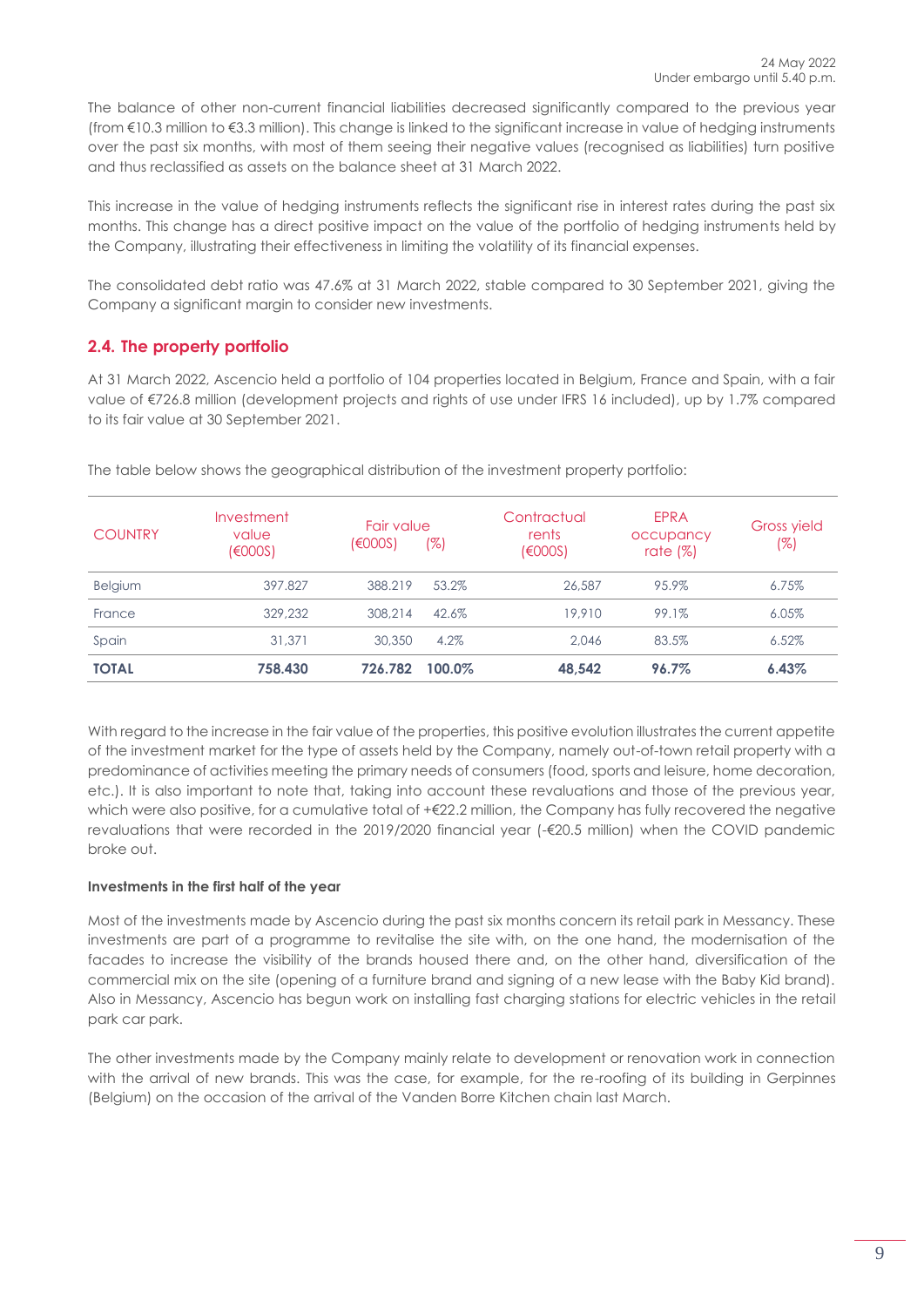#### **Divestments during the period:**

In October 2021, Ascencio finalised the sale of its building in Sint-Niklaas (Belgium) for €1.5 million, for which a sales agreement had been signed in the course of the financial year 2020/2021. This transaction had a slight negative impact of €0.2 million on the results for the past six months.

#### **Occupancy rate**

At 31 March 2022, the portfolio occupancy rate was 96.7%, up from 96.0% at 30 September 2021. Looking at this overall development by country, the following trends can be observed:

- 1. in Belgium: 95.9% at 31 March 2022, compared to 94.3% at 30 September 2021. This increase in the occupancy rate is mainly attributable to new rentals in Jodoigne, Genval and Messancy.
- 2. in France: 99.1% at 31 March 2022, compared to 99.6% at 30 September 2021. This slight decrease is exclusively related to a temporary vacancy in the Chanas building, which was left vacant a few days before the closing date but which will already has a new tenant lined up for Q3.
- 3. in Spain: 83.5% at 31 March 2022, compared to 82.8% at 30 September 2021. The situation remained unchanged during the half-year under review, with the only vacant space being in the Valence building. This space, vacated by Worten in the previous financial year, is still subject to a indemnity that guarantees income and therefore does not negatively affect the portfolio yield at this stage. Several discussions with prospective tenants are under way and there is a good chance of the space being let in the coming months.

In addition, there was significant activity in the rental management of the entire portfolio. Currently, numerous negotiations with retail candidates are underway.

| NUMBER OF SHARES                                        | 31/03/2022 | 31/03/2021 | 30/09/2021 |
|---------------------------------------------------------|------------|------------|------------|
| Weighted average number of shares                       | 6,595,985  | 6,595,985  | 6,595,985  |
| <b>Total number of shares issued</b>                    | 6,595,985  | 6,595,985  | 6,595,985  |
|                                                         |            |            |            |
| <b>RESULT PER SHARE (euros)</b>                         | 31/03/2022 | 31/03/2021 | 30/09/2021 |
| <b>EPRA Earnings (euros)</b>                            | 2.46       | 2.31       | 4.63       |
| Earnings per share (EPS) (euros)                        | 6.66       | 2.90       | 6.92       |
|                                                         |            |            |            |
|                                                         | 31/03/2022 | 31/03/2021 | 30/09/2021 |
| Net asset value (NAV) IFRS (€000S)                      | 390,319    | 344,169    | 370,353    |
| <b>NAV IFRS per share (euros)</b>                       | 59.18      | 52.18      | 56.15      |
| Restatements:                                           |            |            |            |
| Deferred tax (€000S)                                    | 1,611      | 860        | 1,275      |
| Fair value of financial instruments (IRS & CAP) (€000S) | $-9,576$   | 8,720      | 6,779      |
| EPRA NTA $(6000S)$                                      | 382,353    | 353,749    | 378,406    |
| <b>EPRA NTA per share (euros)</b>                       | 57.97      | 53.63      | 57.37      |

# <span id="page-9-0"></span>**2.5. Consolidated data per share**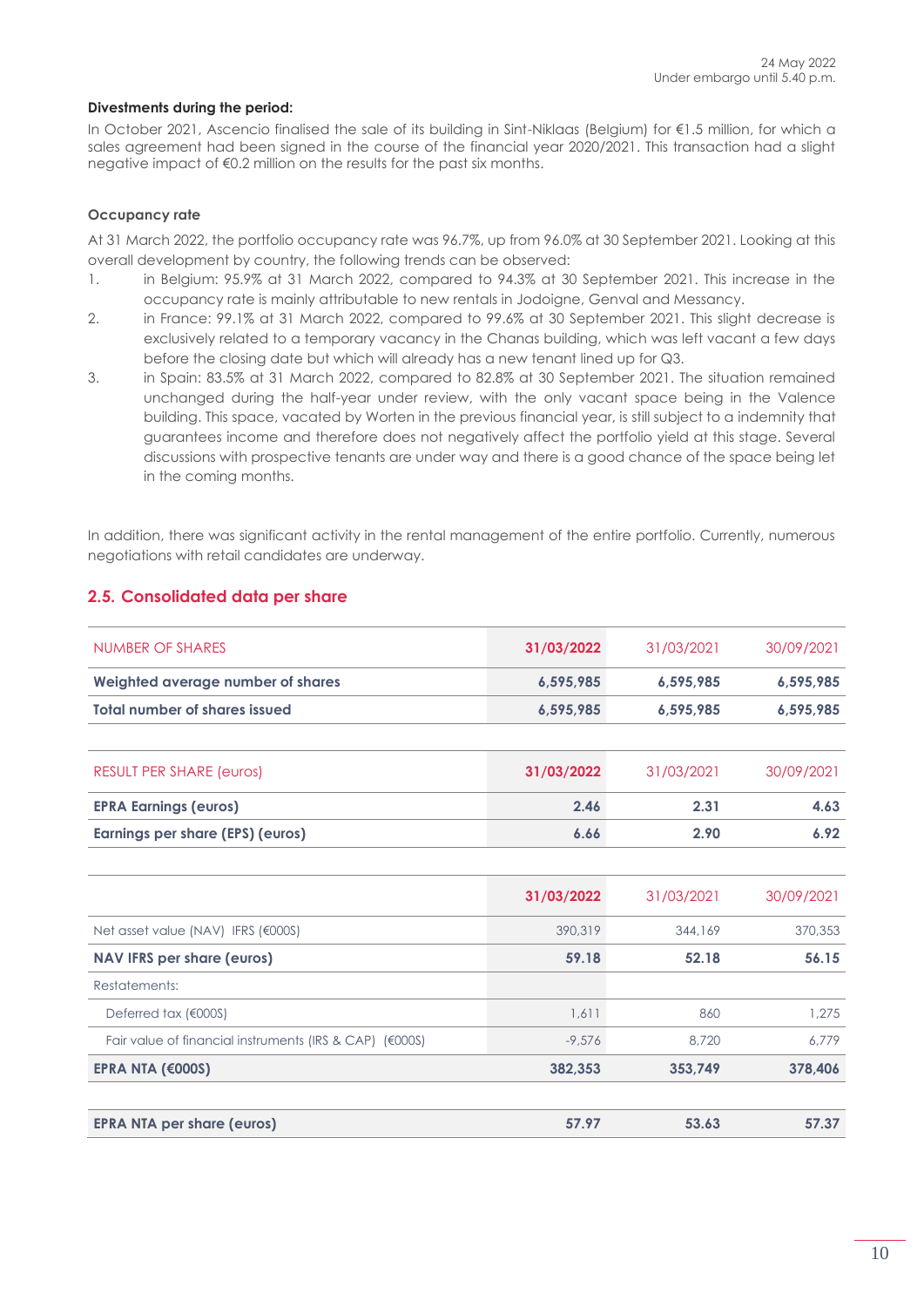### <span id="page-10-0"></span>**2.6. Significant events and transactions after 31 March 2022**

There have been no significant events or transactions after the closing of the past six-month period that could have an impact on the financial statements presented in this report.

#### <span id="page-10-1"></span>**2.7. Main risks and uncertainties**

The fundamental risks facing the Company remain those described in the "Risk Factors" section of the 2020-2021 Annual Report. Ascencio takes care to apply the measures and procedures it has established in order to anticipate and control them.

However, it is necessary to add that the geopolitical conflict between Russia and Ukraine continues to generate uncertainty and volatility in the markets, and the potential long-term indirect effects are still difficult to estimate. At the date of this report, these uncertainties have not resulted in any impacts that would be reflected in the Company's results to the end of the reporting period.

### <span id="page-10-2"></span>**2.8. Outlook**

Despite the effects of the COVID pandemic and the escalation of the geopolitical conflict between Russia and Ukraine, out-of-town retail has proven its resilience. Moreover, retail parks and supermarkets are experiencing sustained rental activity and are attracting the interest of many investors. As these assets have proven to be resilient and particularly suitable for long-term investment, there has been a tendency for owners to hold on to their assets, which is currently reducing the number of investment cases circulating on the market.

In the coming months, Ascencio will continue to manage its assets and focus on portfolio resilience, value creation, commercial mix and omnichannel issues.

The Company also reaffirms its intention to relaunch an active acquisition strategy still based on out-of-town retail assets and more particularly retail parks and supermarkets, both in its existing markets and in a possible fourth market. In this context, and more specifically concerning the Spanish market, Ascencio has decided to undertake new administrative procedures with a view to obtaining SOCIMI status, a status equivalent to its SIR or B-REIT status in Belgium and SIIC status in France, which would enable it to reactivate its acquisition strategy in this market.

Moreover, in an economic context of high inflation and upward pressure on interest rates, Ascencio, thanks to the indexation of its revenues and its high hedging ratio, which protects it to a large extent against this rise in rates, is well positioned to continue its policy of optimising its results.

Finally, given the good results of the first half of the year and barring any substantial deterioration in the health and geopolitical contexts which significantly affecting the Company's results, Ascencio considers that it should be able to distribute a dividend for the current financial year that is at least comparable to that of the previous year.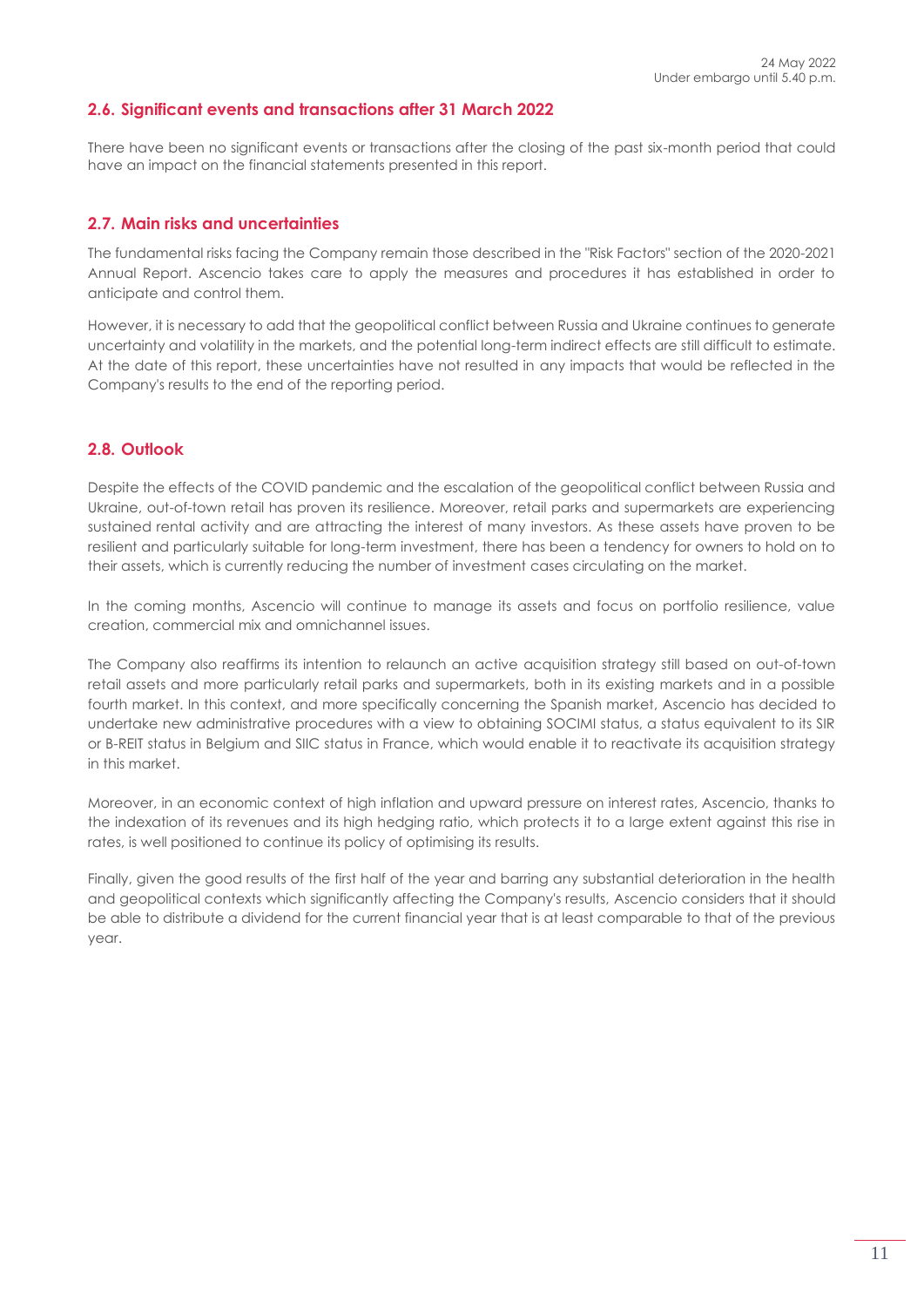# <span id="page-11-0"></span>**3. Property experts' report**

### <span id="page-11-1"></span>**3.1. Property experts**

The quarterly valuation of the portfolio was entrusted to the following experts:

- Jones Lang LaSalle (Brussels), represented by Mr Roderick Scrivener MRICS;
- Cushman & Wakefield (Brussels), represented by Mr. Ardalan Azari;
- CBRE (Brussels), represented by Mr Pieter Paepen MRICS;
- Cushman & Wakefield (Neuilly-sur-Seine, France), represented by Ms Valérie Parmentier MRICS;
- Jones Lang LaSalle Expertises (Paris, France), represented by Mr Pierre-Jean Poli REV;
- CBRE (Paris, France), represented by Mr Rémi Durand-Gasselin MRICS;
- Cushman & Wakefield (Madrid, Spain), represented by Mr Tony Loughran MRICS.

They will establish the fair value of Ascencio SCA's assets on a quarterly basis until the close of the 2023/2024 financial year.

# <span id="page-11-2"></span>**3.2. Experts' report**







Brussels 31 March 2022

Dear Sirs/Mesdames,

In accordance with Article 47 of the law of 12 May 2014 on regulated real estate companies, you have asked Jones Lang LaSalle, CBRE and Cushman & Wakefield to appraise the buildings located in Belgium, France and Spain which are part of the SIR (B-REIT).

Our assignment was carried out in complete independence.

In accordance with established practice, our assignment was carried out based on information provided by Ascencio as regards rental condition, charges and taxes borne by the lessor, work to be carried out and any other elements that might influence the value of the buildings. We assume this information to be accurate and complete. As stated explicitly in our valuation reports, these do not include in any way an assessment of the structural and technical quality of the buildings, or an analysis of the possible presence of harmful materials. These elements are well known to Ascencio, which manages its portfolio in a professional manner and carries out technical and legal due diligence before acquiring each building.

All the buildings have been visited by the experts. The experts work with various IT applications such as Circle Investment Valuer, Argus Enterprise and Microsoft Excel.

The investment value can be defined as the most likely value at which a property would change hands on the date of valuation between well-informed and willing parties before deduction of conveyance costs.

The experts adopted two methods: the "Term and Reversion" method and the "Hardcore" method. They also carried out a check in terms of price per square metre.

Under the term and reversion method, the capitalisation of revenues first takes account of current revenue until the end of the current lease agreement and then takes the estimated rental value (ERV) in perpetuity. Under the hardcore method, the estimated rental value is capitalised in perpetuity, after which adjustments are made to take account of the surfaces let above or below their rental value, vacancy periods, etc.

The yield used for both methods represents the yield expected by investors on this type of asset. It reflects the risks intrinsic to the asset and the sector (future rental vacancies, credit risk, maintenance obligations, etc.) To determine this yield, the experts based their estimates on transactions considered comparable and on transactions currently under way in their investment departments.

When there are unusual factors specific to the asset, corrections are applied (major renovations, nonrecoverable costs, etc.)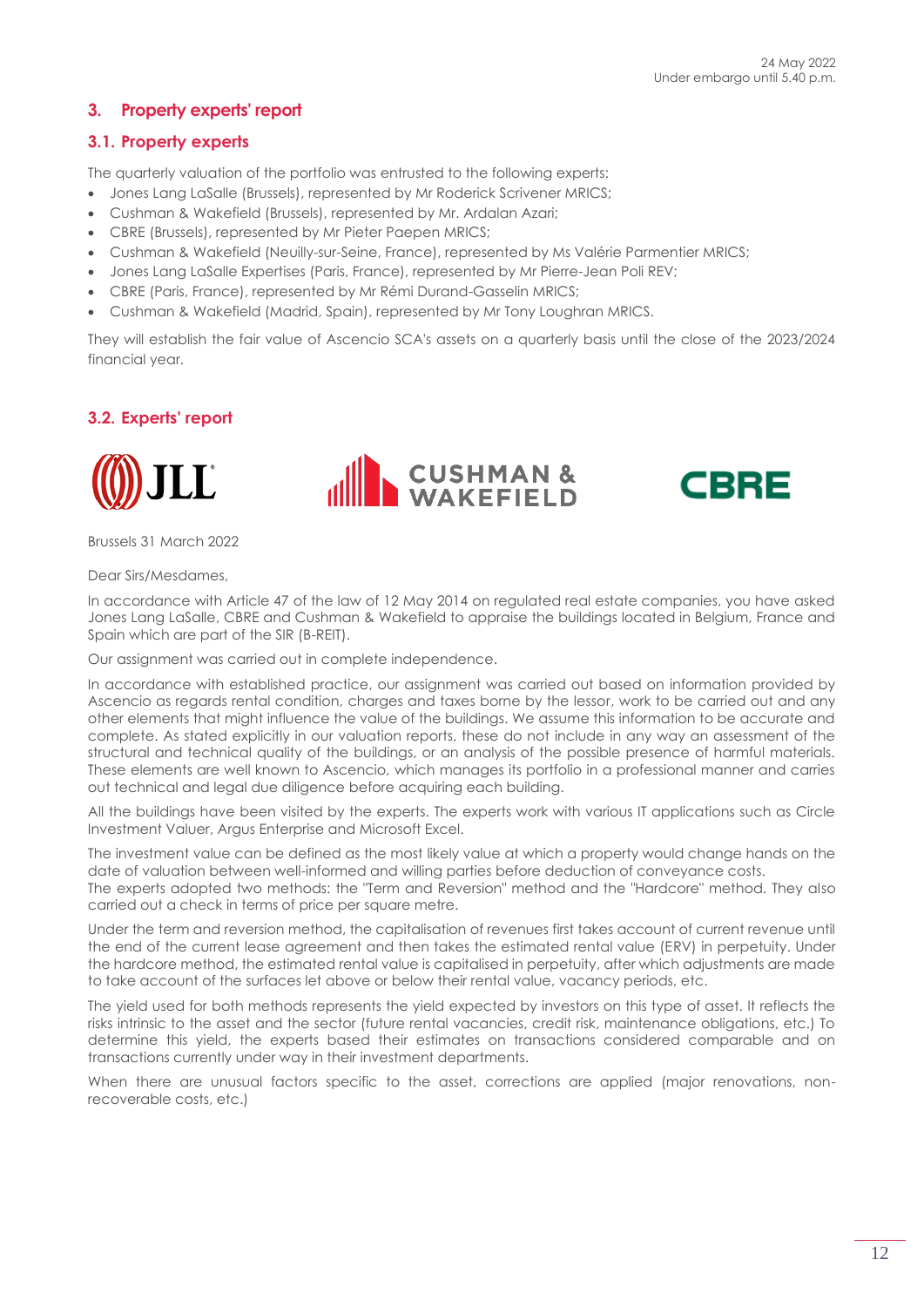The sale of a building is in theory subject to transfer duties. This amount depends, among other things, on the method of transfer, the type of buyer and the geographical location of the property. It is not known until the sale has been concluded. In Belgium, as independent property experts we can say that based on a representative sample of transactions in the market between 2002 and 2005 (and recently revised for the period 2013 - 2016), the weighted average of the costs (average of the transaction costs) was 2.5% (for properties with a value excluding costs of more than €2,500,000).

The Belgian assets are considered as a portfolio.

Transfer duties for properties located in France are generally 1.8% when the property is less than five years old and between 6.9% and 7.5% depending on the *département* in all other cases.

Based on the comments made in the foregoing paragraphs, we confirm that the **rounded investment value** of Ascencio's property assets as at 31 March 2022 amounts to :

#### **€754,448,000**

#### **(Seven hundred and fifty-four million four hundred and forty-eight thousand euros)**

This amount includes the value attributed to the properties valued by CBRE, Jones Lang LaSalle and Cushman & Wakefield, in the three countries where Ascencio is present.

After deducting respectively 2.5% for the properties located in Belgium (average rate of transfer duties defined by B-REIT experts), 1.8%/6.9%-7.5% for the properties held in France and 2.9%/3.4%/3.9% for the properties held in Spain, as transfer duties on the investment value, this gives us a rounded fair value of Ascencio's property assets at 31 March 2022 of:

#### **€722,801,000 (Seven hundred and twenty-two million eight hundred and one thousand euros)**

This amount includes the value attributed to the properties valued by CBRE, Jones Lang LaSalle and Cushman & Wakefield, in the three countries where Ascencio is present.

#### **Opinion of Cushman & Wakefield**

For the part of Ascencio's property assets that it valued at 31 March 2022, Cushman & Wakefield estimates the investment value at €251,165,387 and the fair value (after deduction of transfer duties) at €240,071,296.

#### **Opinion of Jones Lang LaSalle**

For the part of Ascencio's property assets that it valued at 31 March 2022, Jones Lang LaSalle estimates the investment value at €195,157,006 and the fair value (after deduction of transfer duties) at €185,630,982.

#### **Opinion of CBRE**

For the part of Ascencio's property assets that it valued at 31 March 2022, CBRE estimates the investment value at €308,126,000 and the fair value (after deduction of transfer duties) at €297,099,000.

Important: see hereunder "Explanatory note on market conditions in view of the conflict in Ukraine".

Yours faithfully,

J

**Ardalan Azari** Partner Cushman & Wakefield Belgium

**Roderick Scrivener MRICS** Co-Head of Valuation Jones Lang LaSalle Belgium

**Pieter Paepen MRICS** Senior Director Valuation CBRE Belgium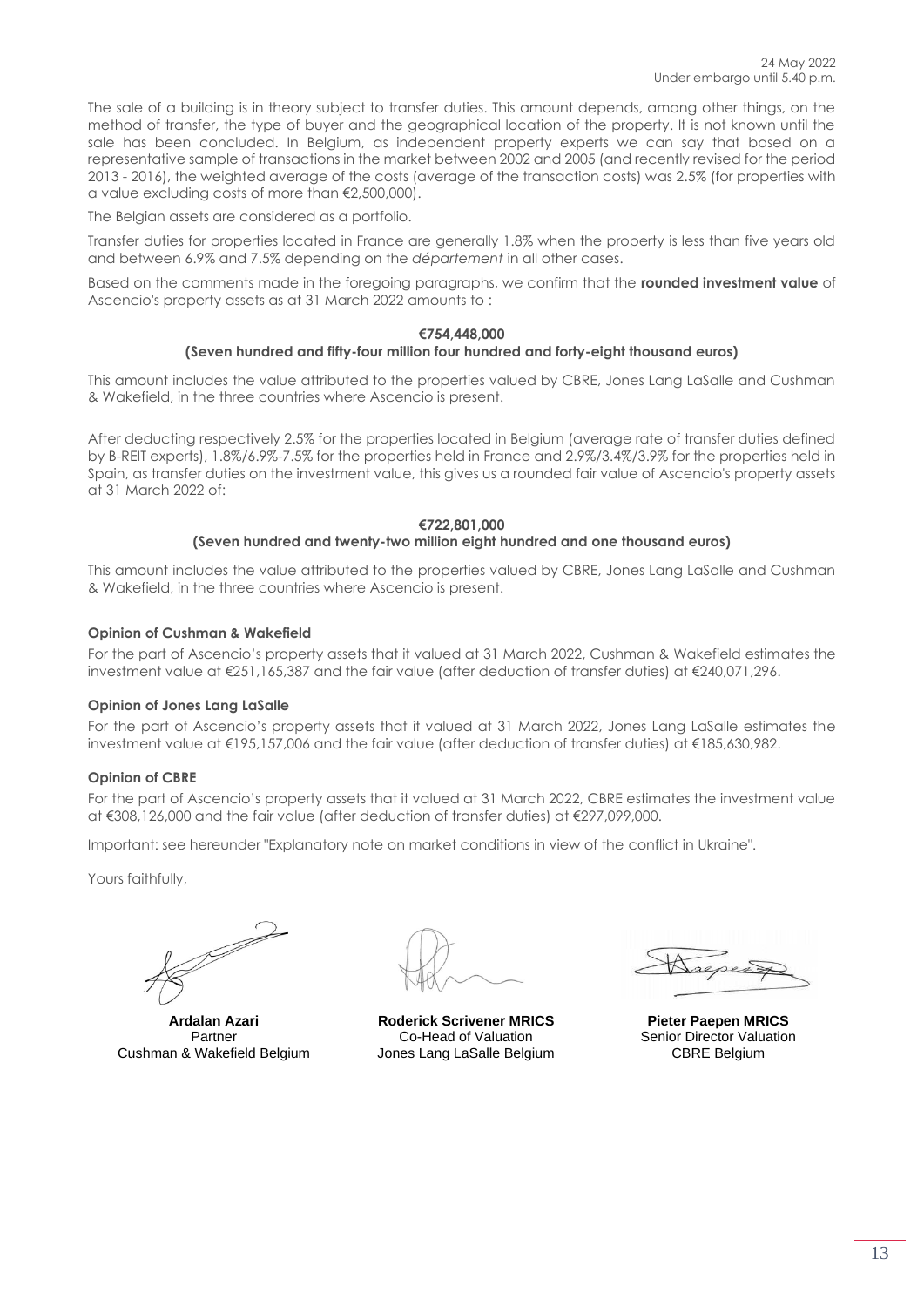24 May 2022 Under embargo until 5.40 p.m.



**Valérie Parmentier MRICS** Director Cushman & Wakefield France

-Signature électronique certifiée -Rémi DURAND-GASSELIN, MRICS, VR **Retail Valuation Director CBRE Valuation France** 

 $STP2$ 

**Rémi Durand-Gasselin MRICS** Director CBRE France



**Tony Loughran MRICS** Partner - Head of Valuation Cushman & Wakefield Spain

**Pierre-Jean Poli REV Director** Jones Lang LaSalle France

#### *EXPLANATORY NOTE ON MARKET CONDITIONS IN VIEW OF THE CONFLICT IN UKRAINE*

On 24 February 2022, Russian troops entered Ukrainian territory. The potential impact of this on global economies and property markets is still unknown. At the time of the valuation, the Belgian property markets were generally functioning well. Trading volumes and other relevant data had returned to levels that provided sufficient market data on which to base value opinions.

This information is included to ensure transparency and to allow a better understanding of the market context in which the valuation opinion is formulated. As market conditions may change rapidly as the conflict in Ukraine evolves, we stress the importance of the valuation date and note that valuations may need to be reviewed more regularly.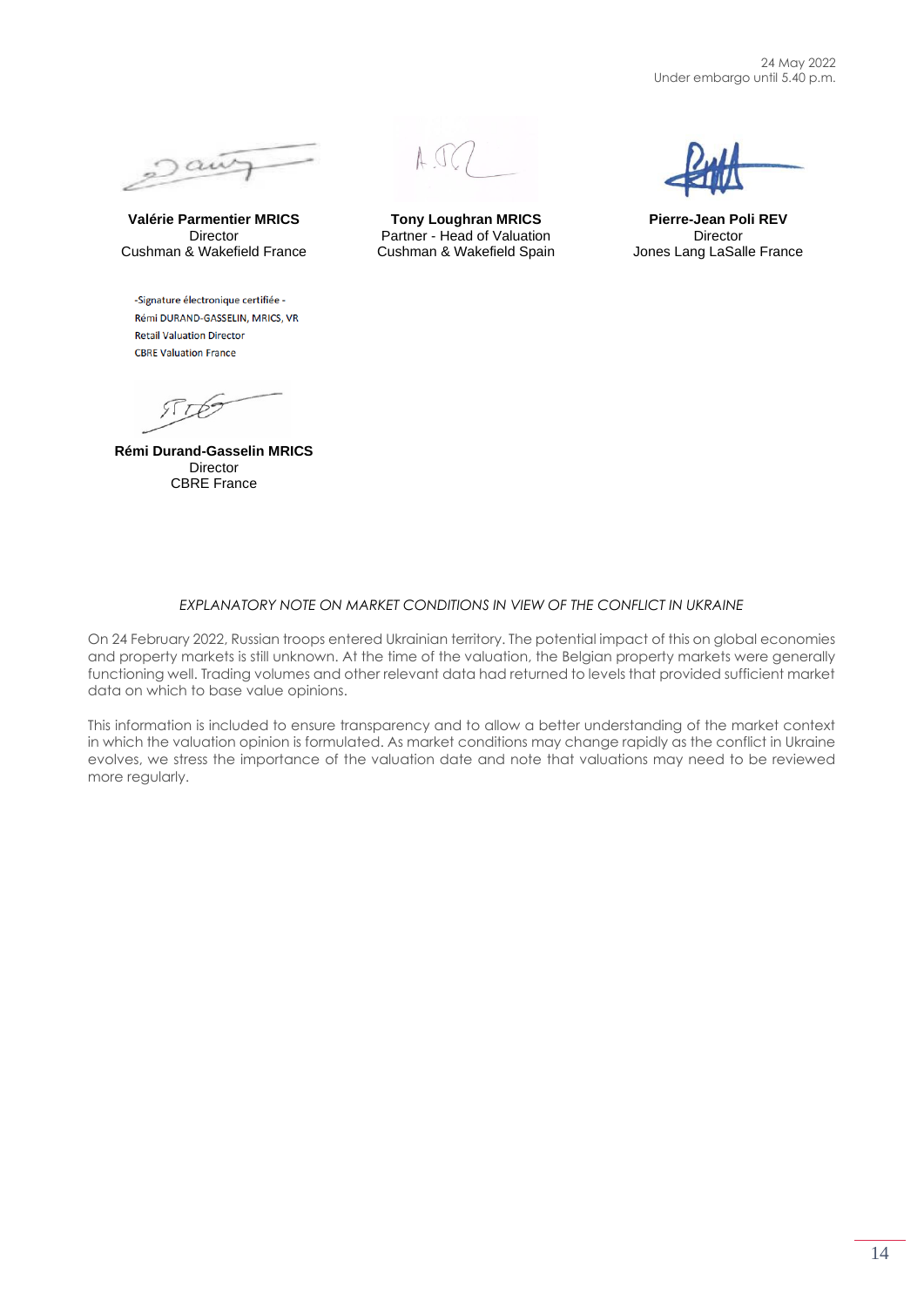# <span id="page-14-0"></span>**4. Ascencio on the stock exchange**

# <span id="page-14-1"></span>**4.1. Trends in closing price and net asset value**



Graph at 31 March 2022

Ascencio's shares are listed on the Brussels Euronext continuous market. It forms part of the BEL Mid Index<sup>3</sup>.

Ascencio is also included in the FTSE EPRA NAREIT Developed Europe Real Estate Index.

At 31 March 2022, the closing price was €51.50 (compared to €49.10 at 30 September 2021). At that date Ascencio stock was thus trading at an 11.2% discount relative to its EPRA NTA.

### <span id="page-14-2"></span>**4.2. Dividend for the financial year 2020/2021**

The General Meeting of 31 January 2022 approved the appropriation of profit as proposed by the Board of Directors. Consequently, the meeting resolved to allocate a gross dividend of €3.70 per share for the financial year ending 30 September 2021. This dividend (coupon No. 19) was paid on 9 February 2022.

### <span id="page-14-3"></span>**4.3. Shareholding of Ascencio SCA at 31 March 2022<sup>4</sup>**

Ascencio SCA's shareholding structure is as follows according to the transparency declarations registered at 31 March 2022:

| <b>SHAREHOLDER</b>                         | Number of shares | Percentage held |
|--------------------------------------------|------------------|-----------------|
| AG Finance SA                              | 656,951          | 9.96%           |
| Carl, Eric and John Mestdagh and Fidagh SA | 625,809          | 9.49%           |
| Free float                                 | 5.313.225        | 80.55%          |
| <b>TOTAL</b>                               | 6,595,985        | 100.00%         |

<sup>3</sup> The BEL Mid index is made up of stocks not included in the BEL20 index, having a higher free float market capitalisation than the level of the BEL20 index multiplied by €55,000 and a free-float velocity of at least 15%.

<sup>4</sup> On 14 April 2022, Ascencio received a transparency declaration stating that the shareholder group Carl, Eric and John Mestdagh and Fidagh SA had crossed the 10% threshold, bringing their shareholding to 10.38% and the free float to 79.66% at the declaration date.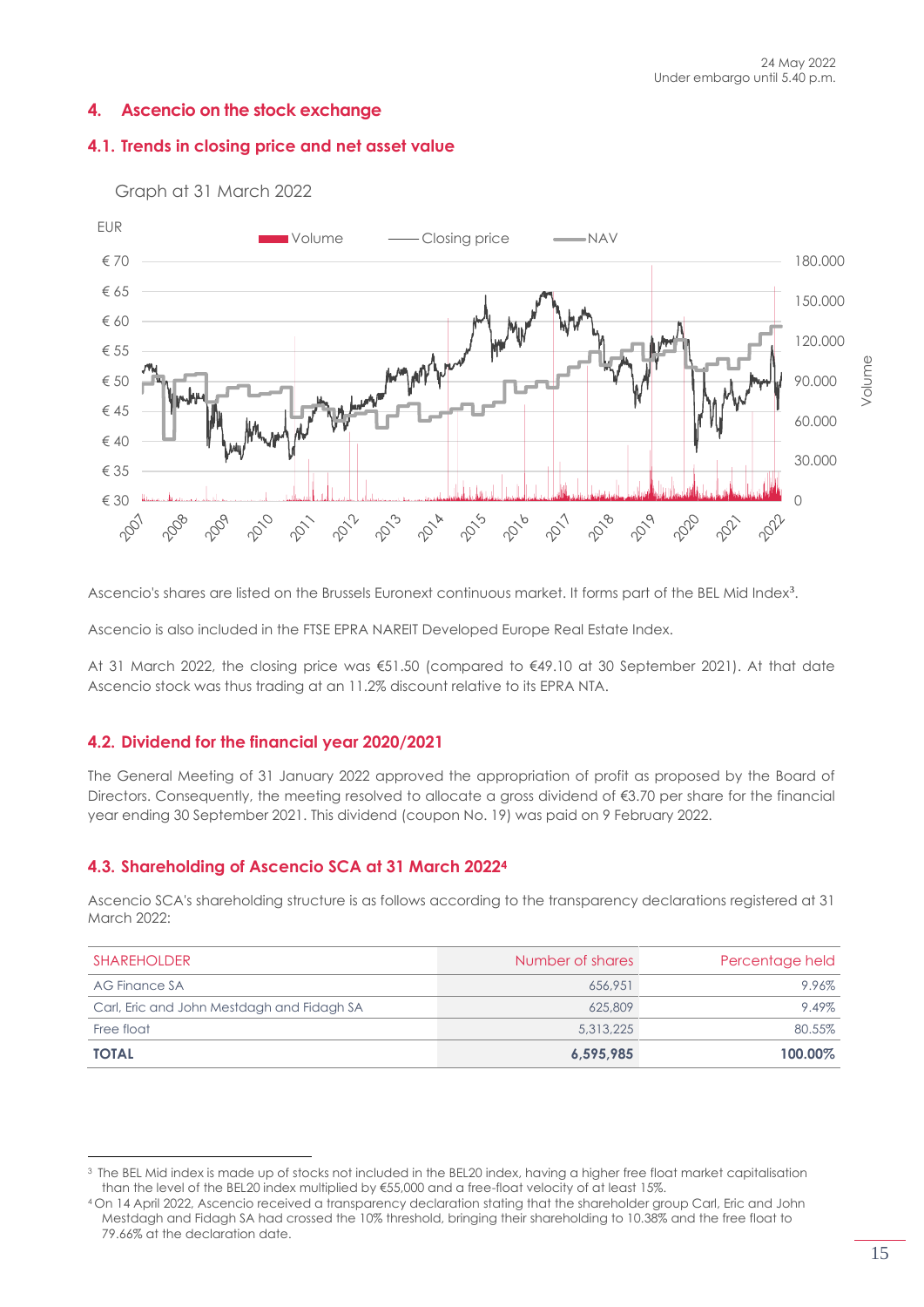### <span id="page-15-0"></span>**5. Condensed consolidated financial statements**

### <span id="page-15-1"></span>**5.1. Consolidated balance sheet at 31 March 2022**

|              | CONSOLIDATED BALANCE SHEET (€000S)             | 31/03/2022     | 30/09/2021 |
|--------------|------------------------------------------------|----------------|------------|
|              | <b>ASSETS</b>                                  |                |            |
|              | <b>NON-CURRENT ASSETS</b>                      |                |            |
| A            | Goodwill                                       | $\circ$        | $\Omega$   |
| B            | Intangible assets                              | 64             | $\Omega$   |
| $\mathsf{C}$ | Investment properties                          | 726,782        | 713,601    |
| D            | Other tangible assets                          | 37             | 46         |
| Ε            | Non-current financial assets                   | 10,889         | 1,354      |
| F            | Finance lease receivables                      | $\circ$        | $\Omega$   |
| G            | Trade receivables and other non-current assets | $\circ$        | $\Omega$   |
| Н            | Deferred tax assets                            | $\mathbf 0$    | $\circ$    |
|              | <b>TOTAL NON-CURRENT ASSETS</b>                | 737,772        | 715,002    |
|              |                                                |                |            |
| ш            | <b>CURRENT ASSETS</b>                          |                |            |
| A            | Assets held for sale                           | $\mathbf 0$    | 1,360      |
| B            | Current financial assets                       | $\overline{O}$ | $\circ$    |
| С            | Finance lease receivables                      | $\mathbf 0$    | $\circ$    |
| D            | Trade receivables                              | 2,020          | 5,773      |
| Ε            | Tax receivables and other current assets       | 2.417          | 1,982      |
| F            | Cash and cash equivalents                      | 4,504          | 3,707      |
| G            | Deferred charges and accrued income            | 4,633          | 253        |
|              | <b>TOTAL CURRENT ASSETS</b>                    | 13,573         | 13,075     |
|              |                                                |                |            |
|              | <b>TOTAL ASSETS</b>                            | 751,346        | 728,076    |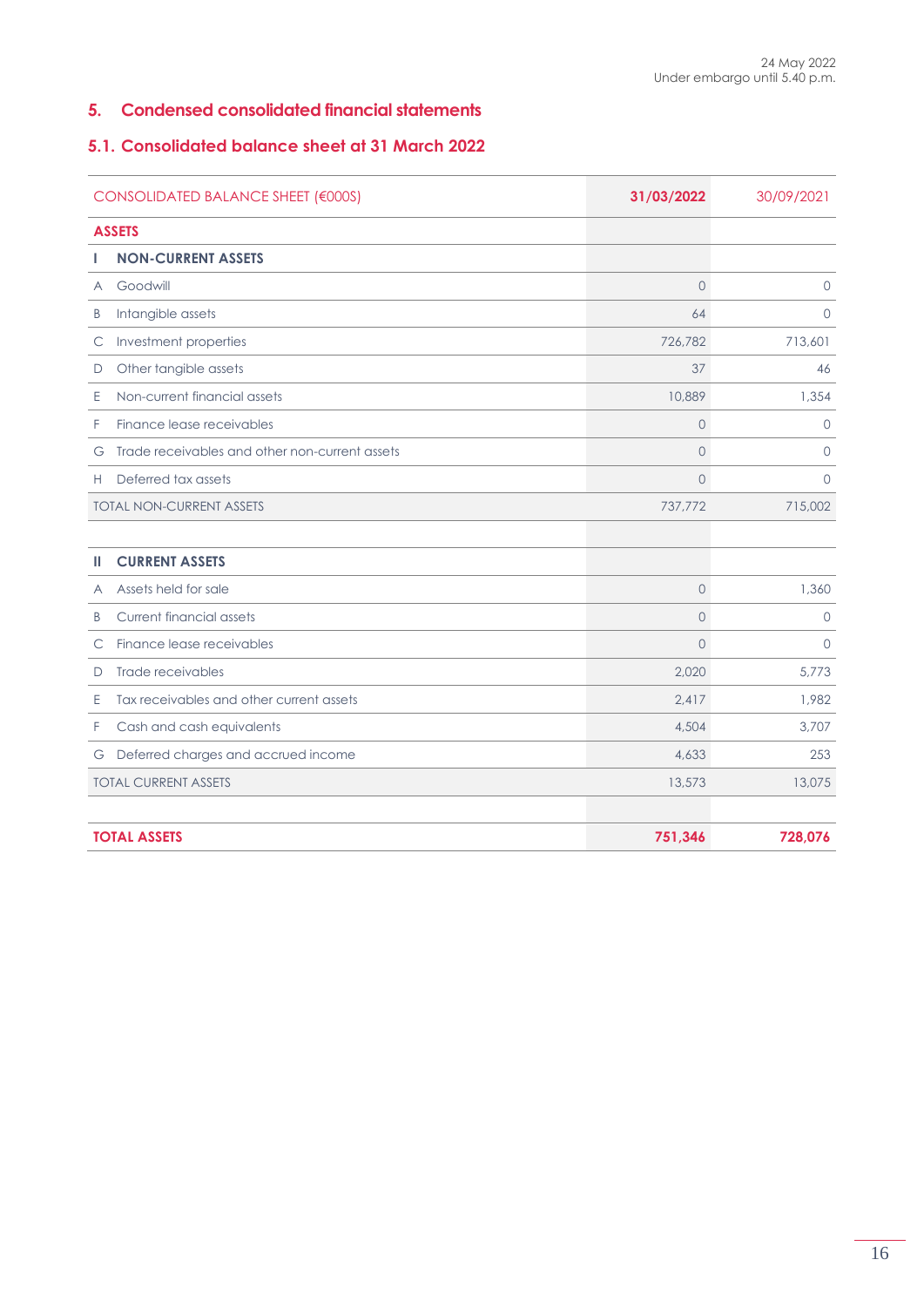|   | CONSOLIDATED BALANCE SHEET (€000S)                                                                                      | 31/03/2022     | 30/09/2021  |
|---|-------------------------------------------------------------------------------------------------------------------------|----------------|-------------|
|   | <b>EQUITY</b>                                                                                                           |                |             |
|   | <b>EQUITY ATTRIBUTABLE TO OWNERS OF THE PARENT COMPANY</b>                                                              | 390,319        | 370,353     |
| Α | Capital                                                                                                                 | 38,659         | 38,659      |
| B | Share premium account                                                                                                   | 253,353        | 253,353     |
| С | Reserves                                                                                                                | 54,346         | 32,688      |
|   | b. Reserve for changes in fair value of properties                                                                      | 39,871         | 26,791      |
|   | c. Reserve for estimated transaction costs resulting from<br>hypothetical disposal of investment properties             | $-9.923$       | $-10,031$   |
|   | e. Reserve for changes in fair value of authorised hedging<br>instruments to which IFRS hedge accounting is not applied | $-5,921$       | $-12,491$   |
|   | m. Other reserves                                                                                                       | 30,318         | 28,419      |
| D | Net result for the financial year                                                                                       | 43,961         | 45,652      |
| ш | <b>NON-CONTROLLING INTERESTS</b>                                                                                        | $\mathbf 0$    | $\mathbf 0$ |
|   | <b>TOTAL EQUITY</b>                                                                                                     | 390,319        | 370,353     |
|   | <b>LIABILITIES</b>                                                                                                      |                |             |
|   | <b>NON-CURRENT LIABILITIES</b>                                                                                          | 268,143        | 290,372     |
| A | Provisions                                                                                                              | $\overline{0}$ | $\circ$     |
| B | Non-current financial debts                                                                                             | 263,245        | 278,822     |
|   | a. Credit institutions                                                                                                  | 203,900        | 243,985     |
|   | b. Finance leases                                                                                                       | $\overline{O}$ | 170         |
|   | c. Other                                                                                                                | 55,500         | 34,667      |
|   | d. IFRS 16                                                                                                              | 3,845          | $\circ$     |
| С | Other non-current financial liabilities                                                                                 | 3,287          | 10,275      |
| D | Trade debts and other non-current debts                                                                                 | $\circ$        | $\Omega$    |
| F | Deferred tax liabilities                                                                                                | 1,611          | 1,275       |
|   | a. Exit tax                                                                                                             | $\circ$        | $\circ$     |
|   | b. Other                                                                                                                | $\circ$        | 1,275       |
| ш | <b>CURRENT LIABILITIES</b>                                                                                              | 92,884         | 67,351      |
| B | Current financial debts                                                                                                 | 81,073         | 55,060      |
|   | a. Credit institutions                                                                                                  | 30,799         | 7,894       |
|   | b. Finance leases                                                                                                       | 230            | 120         |
|   | c. Other                                                                                                                | 50,000         | 47,046      |
|   | d. IFRS 16                                                                                                              | 44             | $\circ$     |
| С | Other current financial liabilities                                                                                     | $\circ$        | $\circ$     |
| D | Trade debts and other current debts                                                                                     | 5,810          | 9,731       |
|   | a. Exit tax                                                                                                             | $\mathbf 0$    | $\circ$     |
|   | b. Other                                                                                                                | 5,810          | 9,731       |
| F | Accrued charges and deferred income                                                                                     | 6,000          | 2,559       |
|   | <b>TOTAL LIABILITIES</b>                                                                                                | 361,027        | 357,723     |
|   | <b>TOTAL EQUITY AND LIABILITIES</b>                                                                                     | 751,346        | 728,076     |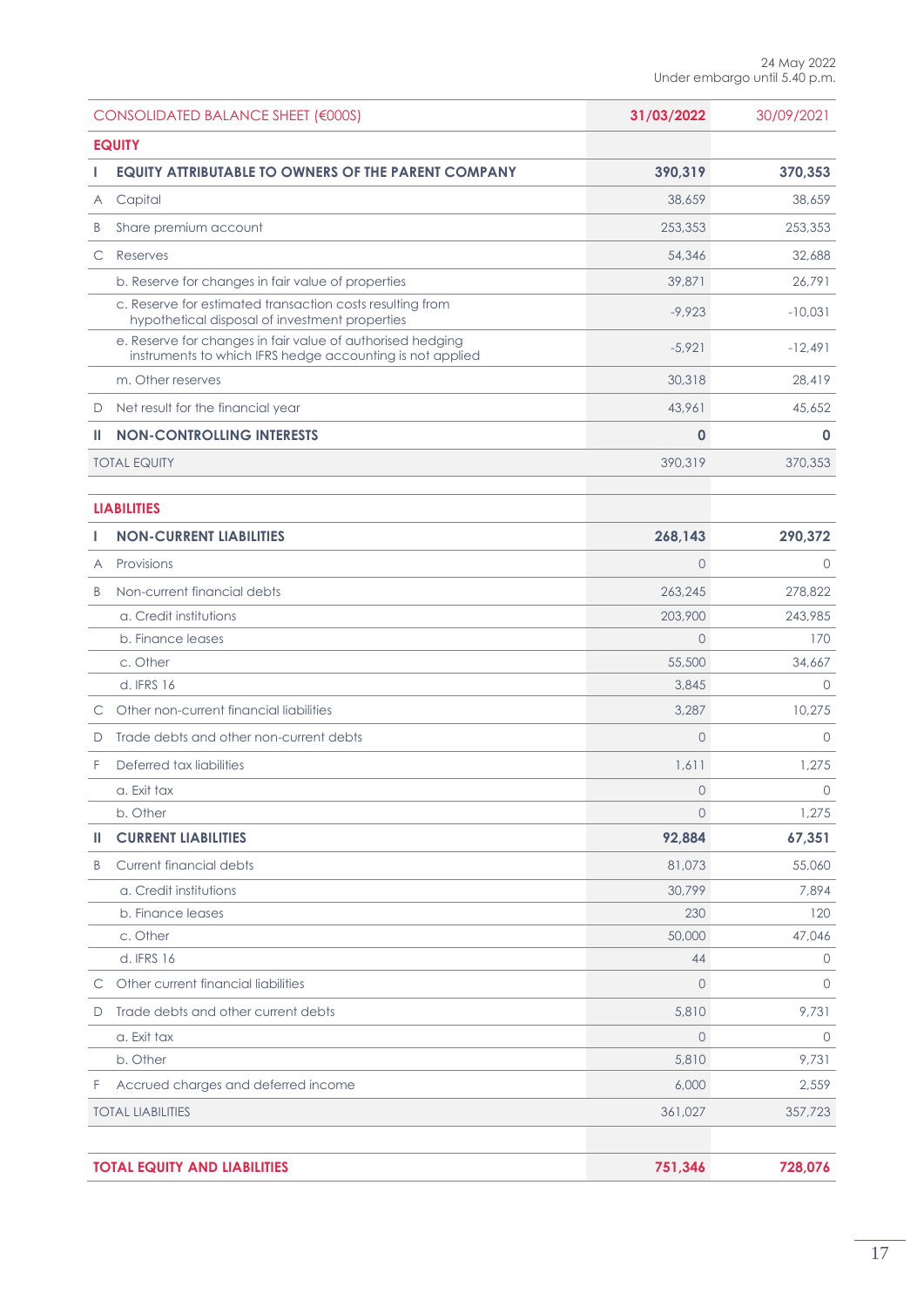# <span id="page-17-0"></span>**5.2. Consolidated statement of comprehensive income at 31 March 2022**

| CONSOLIDATED NET RESULT (€000S) |                                                                                    | 31/03/2022 | 31/03/2021 |
|---------------------------------|------------------------------------------------------------------------------------|------------|------------|
|                                 | Rental income                                                                      | 23,627     | 23,146     |
| Ш                               | Rental related charges                                                             | 413        | $-675$     |
|                                 | <b>NET RENTAL RESULT</b>                                                           | 24,040     | 22,471     |
| IV                              | Recovery of property charges                                                       | 64         | 41         |
| V                               | Recovery of rental charges and taxes normally paid by<br>tenants on let properties | 5.967      | 5,891      |
| VII                             | Rental charges and taxes normally paid by tenants on let<br>properties             | $-6,023$   | $-5,928$   |
| VIII                            | Other revenue and charges for letting                                              | $-111$     | 21         |
|                                 | <b>PROPERTY RESULT</b>                                                             | 23,937     | 22,495     |
| IX                              | <b>Technical costs</b>                                                             | $-290$     | $-349$     |
| X                               | Commercial costs                                                                   | $-177$     | -93        |
| XI                              | Rental charges and taxes on unlet properties                                       | $-321$     | $-268$     |
| XII                             | Property management costs                                                          | $-1,013$   | $-952$     |
| XIII                            | Other property charges                                                             | $-46$      | $-118$     |
|                                 | <b>PROPERTY CHARGES</b>                                                            | $-1,847$   | $-1,780$   |
|                                 | <b>PROPERTY OPERATING RESULT</b>                                                   | 22,089     | 20,715     |
| XIV                             | Corporate overheads                                                                | $-2,189$   | $-2,112$   |
| <b>XV</b>                       | Other operating income and charges                                                 | $\circ$    | -1         |
|                                 | <b>OPERATING RESULT BEFORE RESULT ON PORTFOLIO</b>                                 | 19,900     | 18,604     |
| XVI                             | Net gains and losses on disposals of investment properties                         | $-159$     | $\circ$    |
| XVIII                           | Changes in the fair value of investment properties                                 | 12,318     | 143        |
|                                 | <b>OPERATING RESULT</b>                                                            | 32,060     | 18,746     |
| XX                              | Financial income                                                                   | 10         | $\circ$    |
| XXI                             | Net interest charges                                                               | $-2.950$   | $-2,901$   |
| XXII                            | Other financial charges                                                            | $-246$     | $-212$     |
| XXIII                           | Changes in fair value of financial assets and liabilities                          | 15,908     | 3,763      |
|                                 | <b>FINANCIAL RESULT</b>                                                            | 12,722     | 651        |
|                                 | <b>PRE-TAX RESULT</b>                                                              | 44,782     | 19,397     |
| <b>XXV</b>                      | Corporate tax                                                                      | $-821$     | $-282$     |
| <b>TAXES</b>                    |                                                                                    | $-821$     | $-282$     |
|                                 | <b>NET RESULT</b>                                                                  | 43,961     | 19,115     |
|                                 | - Net result - Group share                                                         | 43,961     | 19,115     |
|                                 | - Net result - Non-controlling interests                                           | $\circ$    | 0          |
|                                 | <b>BASIC NET RESULT AND DILUTED (€/SHARE, GROUP SHARE)</b>                         | 6.66       | 2.90       |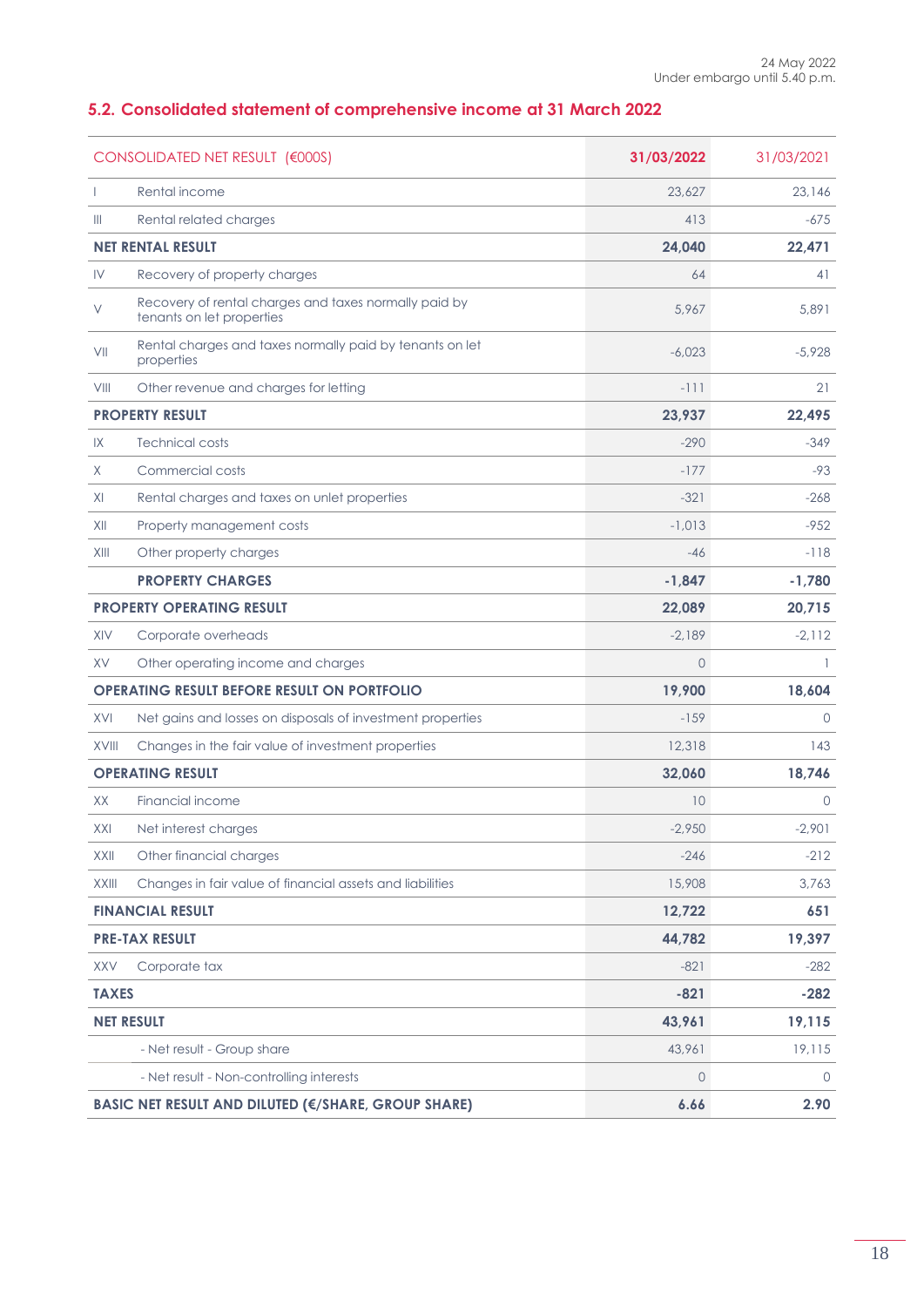| STATEMENT OF COMPREHENSIVE INCOME (€000S) |                                                                                                                      | 31/03/2022 | 31/03/2021   |
|-------------------------------------------|----------------------------------------------------------------------------------------------------------------------|------------|--------------|
|                                           | <b>NET RESULT</b>                                                                                                    | 43,961     | 19.115       |
|                                           | <b>OTHER COMPREHENSIVE INCOME RECYCLABLE UNDER THE INCOME</b><br><b>STATEMENT</b>                                    | 303        |              |
| Α.                                        | Impact on fair value of estimated transaction costs resulting from<br>hypothetical disposal of investment properties |            | <sup>n</sup> |
| <b>B.</b>                                 | Other comprehensive income of the year, net of tax                                                                   | 303        |              |
|                                           | <b>TOTAL COMPREHENSIVE INCOME OF THE YEAR</b>                                                                        | 44.264     | 19.114       |
|                                           | Attributable to - Group share                                                                                        | 44.264     | 19.114       |
|                                           | - Non-controlling interests                                                                                          |            | n            |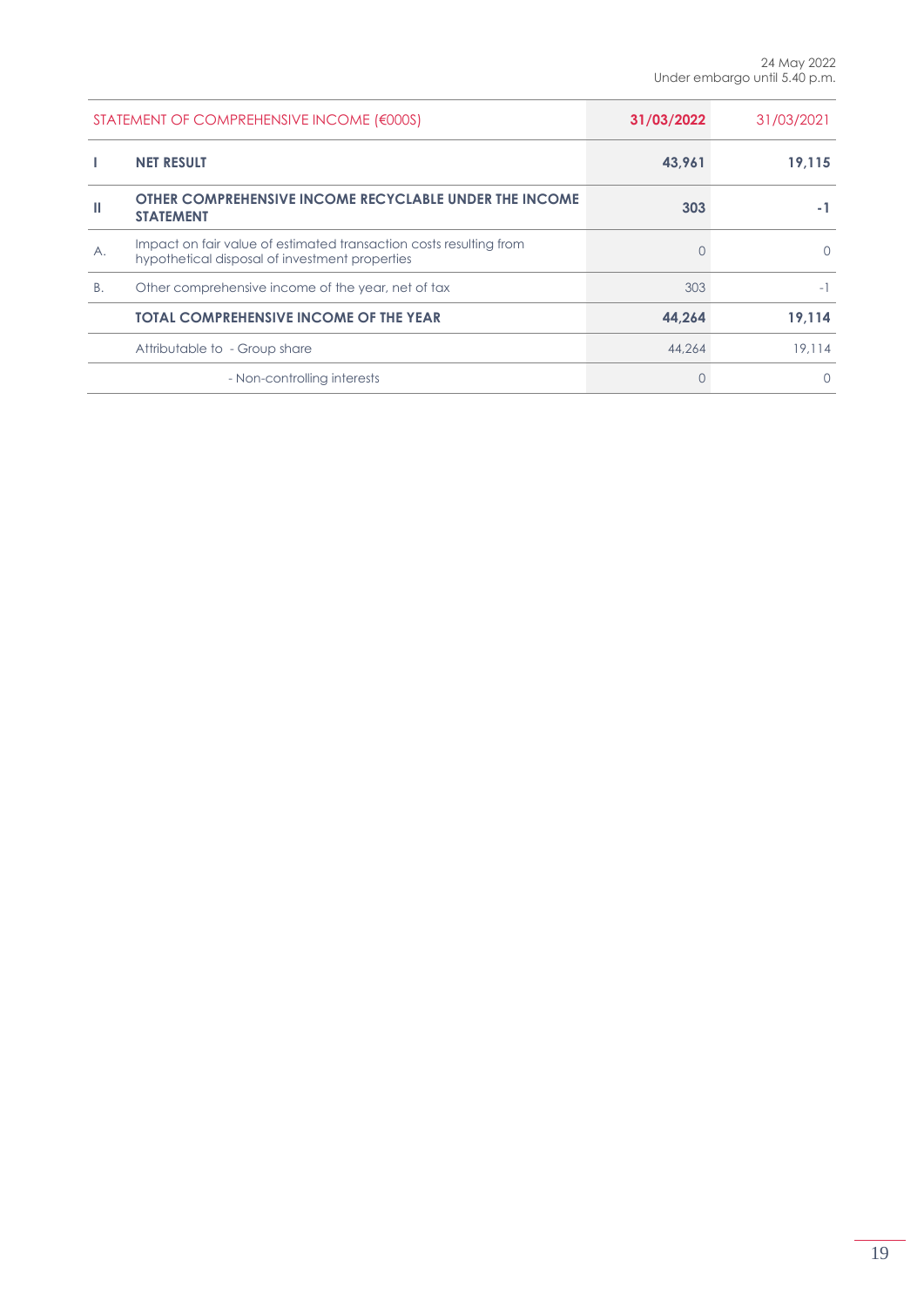# <span id="page-19-0"></span>**5.3. Consolidated Cash Flow Statement at 31 March 2022**

| CONSOLIDATED STATEMENT OF CASH FLOW (€000S)                                | 31/03/2022     | 31/03/2021   |
|----------------------------------------------------------------------------|----------------|--------------|
| CASH AND CASH EQUIVALENTS AT THE BEGINNING OF THE FINANCIAL YEAR           | 3,707          | 4,710        |
| Net result for the financial year                                          | 43,961         | 19,115       |
| Financial result                                                           | 3,186          | 3,113        |
| Net capital gains or losses realised on disposal of assets                 | 159            | $\Omega$     |
| Income tax expense (- tax income)                                          | 485            | 253          |
| Income statement items without treasury impact                             | $-28,039$      | $-3,177$     |
| +/- Changes in the fair value of investement properties                    | $-12,318$      | $-143$       |
| +/- Change in non-current financial assets                                 | -5             | $-4$         |
| +/- Change in non-current financial liabilities                            | $-15,908$      | $-3,763$     |
| +/- Change in non-current deferred tax liabilities                         | 336            | 28           |
| + Depreciation                                                             | 17             | 42           |
| + Reductions in value                                                      | $-161$         | 662          |
| Changes in working capital requirement                                     | $-1.497$       | $-733$       |
| +/- Changes in trade receivables                                           | 3,913          | 4,049        |
| +/- Changes in tax receivables and other current assets                    | $-435$         | $-745$       |
| +/- Changes in deferred charges and accrued income                         | $-4,379$       | $-4,514$     |
| +/- Changes in trade debts and other current debts                         | $-4,037$       | $-2,364$     |
| +/- Changes in accrued charges and deferred income                         | 3,441          | 2,842        |
| Changes in provisions and other non-monetary items                         | $\Omega$       | $\Omega$     |
| Taxes paid                                                                 | $-397$         | $-456$       |
| <b>NET CASH FLOW FROM OPERATING ACTIVITIES</b>                             | 17,858         | 18,116       |
| - Acquisition of investment properties                                     | $\Omega$       | $-6,382$     |
| - Projects in course of development                                        | $-47$          | $\Omega$     |
| - Other investments                                                        | $-817$         | $-1,686$     |
| - Acquisition of real estate companies                                     | $\mathbf 0$    | $\mathbf 0$  |
| - Acquisition of intangible assets                                         | $-64$          | $\circ$      |
| - Acquisition of tangible assets                                           | -8             | $-7$         |
| + Disposals of investment properties                                       | 1,309          | $\mathbf{0}$ |
| + Disposals of financial liabilities                                       | $-447$         | $\Omega$     |
| <b>NET CASH FLOW FROM INVESTMENT ACTIVITIES</b>                            | $-74$          | $-8,075$     |
| Costs of capital increase                                                  | $\overline{0}$ | $\Omega$     |
| Net change in financial liabilities                                        | 10,740         | 14,678       |
| Reimbursement of financial debts and working capital of acquired companies | $\circ$        | $\circ$      |
| Other changes in financial assets and liabilities                          | $-162$         | 294          |
| Gross dividend paid                                                        | $-24,405$      | $-24,075$    |
| Finance charges paid                                                       | $-3,159$       | $-3,030$     |
| <b>NET CASH FLOW FROM FINANCING ACTIVITIES</b>                             | $-16,986$      | $-12,132$    |
| CASH AND CASH EQUIVALENTS AT THE END OF THE FINANCIAL YEAR                 | 4,504          | 2,618        |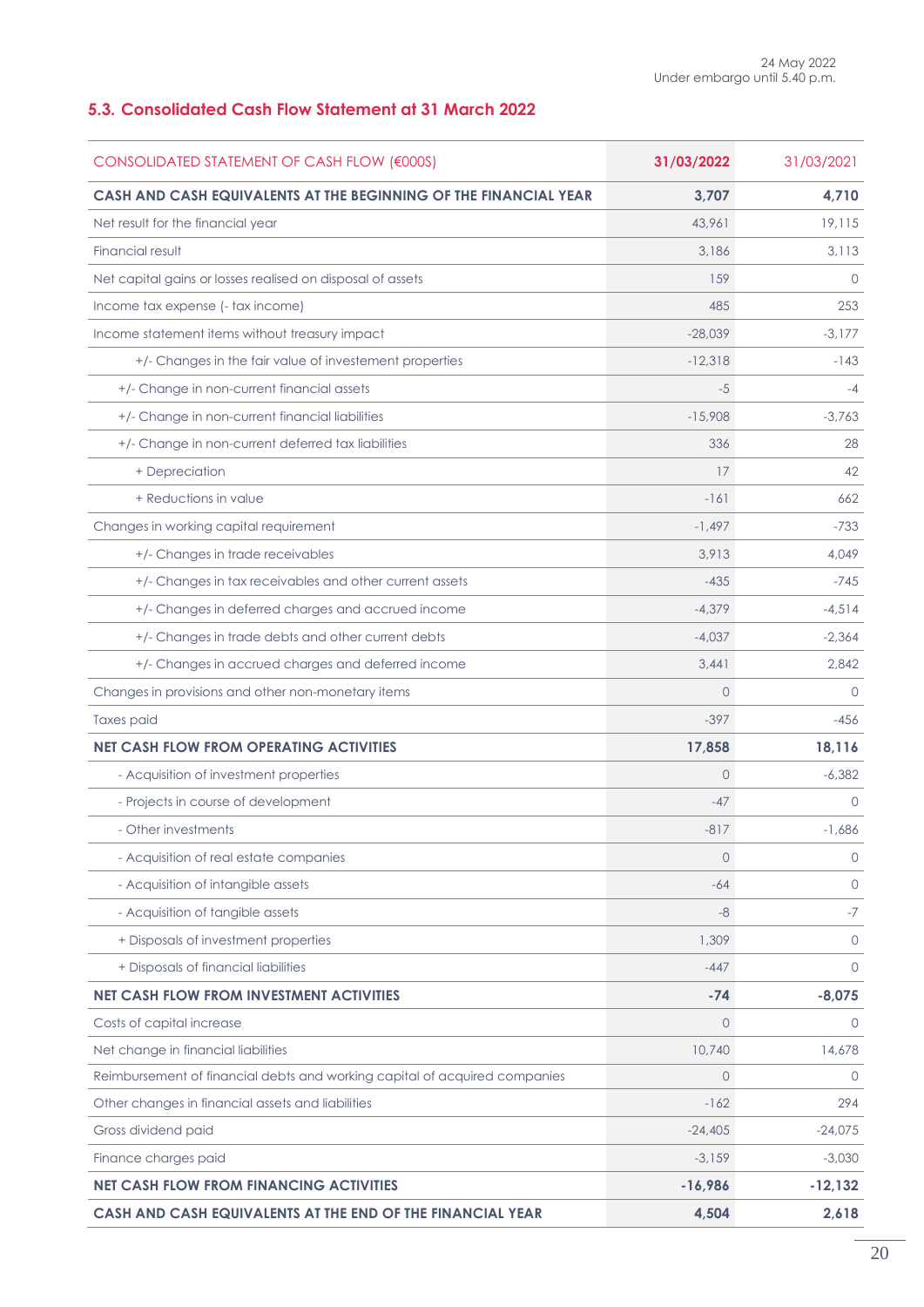# <span id="page-20-0"></span>**5.4. Consolidated statement of changes in equity at 31 March 2022**

| (6000S)                                           |         |                             | Reserves* |           |           |        |                                        |                 |
|---------------------------------------------------|---------|-----------------------------|-----------|-----------|-----------|--------|----------------------------------------|-----------------|
|                                                   | Capital | Share<br>premium<br>account | C.b.      | C.c.      | C.e.      | C.m.   | Result for<br>the<br>financial<br>year | Total<br>equity |
| <b>BALANCE AT 30/09/2020</b>                      | 38,659  | 253,353                     | 47,414    | $-10,031$ | $-12,964$ | 23,101 | 9,246                                  | 348,778         |
| Distribution of dividends                         |         |                             |           |           |           |        | $-24,075$                              | $-24,075$       |
| Appropriation to reserves                         |         |                             | $-20,520$ |           | 316       | 5,374  | 14,829                                 | $\circ$         |
| Capital increase                                  |         |                             |           |           |           |        | $\circ$                                | $\circ$         |
| Net result                                        |         |                             |           |           |           |        | 45,652                                 | 45,652          |
| Other elements recognised<br>in the global result |         |                             | $-2$      |           |           |        |                                        | $-2$            |
| Reclassification of reserves                      |         |                             | $-100$    |           | 157       | $-57$  |                                        | $\Omega$        |
| Adjustment to reserves                            |         |                             |           |           |           |        |                                        | $\circ$         |
| <b>BALANCE AT 30/09/2021</b>                      | 38,659  | 253,353                     | 26,792    | $-10,031$ | $-12,491$ | 28,418 | 45,652                                 | 370,353         |

| (6000S)                                           |         |                             | Reserves* |           |           |          |                                        |                 |
|---------------------------------------------------|---------|-----------------------------|-----------|-----------|-----------|----------|----------------------------------------|-----------------|
|                                                   | Capital | Share<br>premium<br>account | C.b.      | C.c.      | C.e.      | C.m.     | Result for<br>the<br>financial<br>year | Total<br>equity |
| <b>BALANCE AT 30/09/2021</b>                      | 38,659  | 253,353                     | 26,791    | $-10,031$ | $-12,491$ | 28,419   | 45,652                                 | 370,353         |
| Distribution of dividends                         |         |                             |           |           |           |          | $-24,405$                              | $-24,405$       |
| Appropriation to reserves                         |         |                             | 9,835     |           | 5,704     | 5,708    | $-21,247$                              | $\circ$         |
| Capital increase                                  |         |                             |           |           |           |          | $\circ$                                | $\circ$         |
| Net result                                        |         |                             |           |           |           |          | 43,961                                 | 43,961          |
| Other elements recognised<br>in the global result |         |                             |           | 107       |           |          |                                        | 107             |
| Reclassification of reserves                      |         |                             | 2,942     |           | 866       | $-3,808$ |                                        | $\Omega$        |
| Adjustment to reserves                            |         |                             | 303       |           |           | 0        |                                        | 303             |
| <b>BALANCE AT 31/03/2022</b>                      | 38,659  | 253,353                     | 39,872    | $-9,924$  | $-5,922$  | 30,319   | 43,961                                 | 390,319         |

\* Reserves:

C.b.: Reserve for balance of changes in fair value of properties

C.c.: Reserve for estimated transfer costs and duties arising on hypothetical

disposal of investment property

C.e.: Reserve for changes in fair value of authorised hedging instruments to which IFRS hedge accounting is not applied

C.m.: Other reserves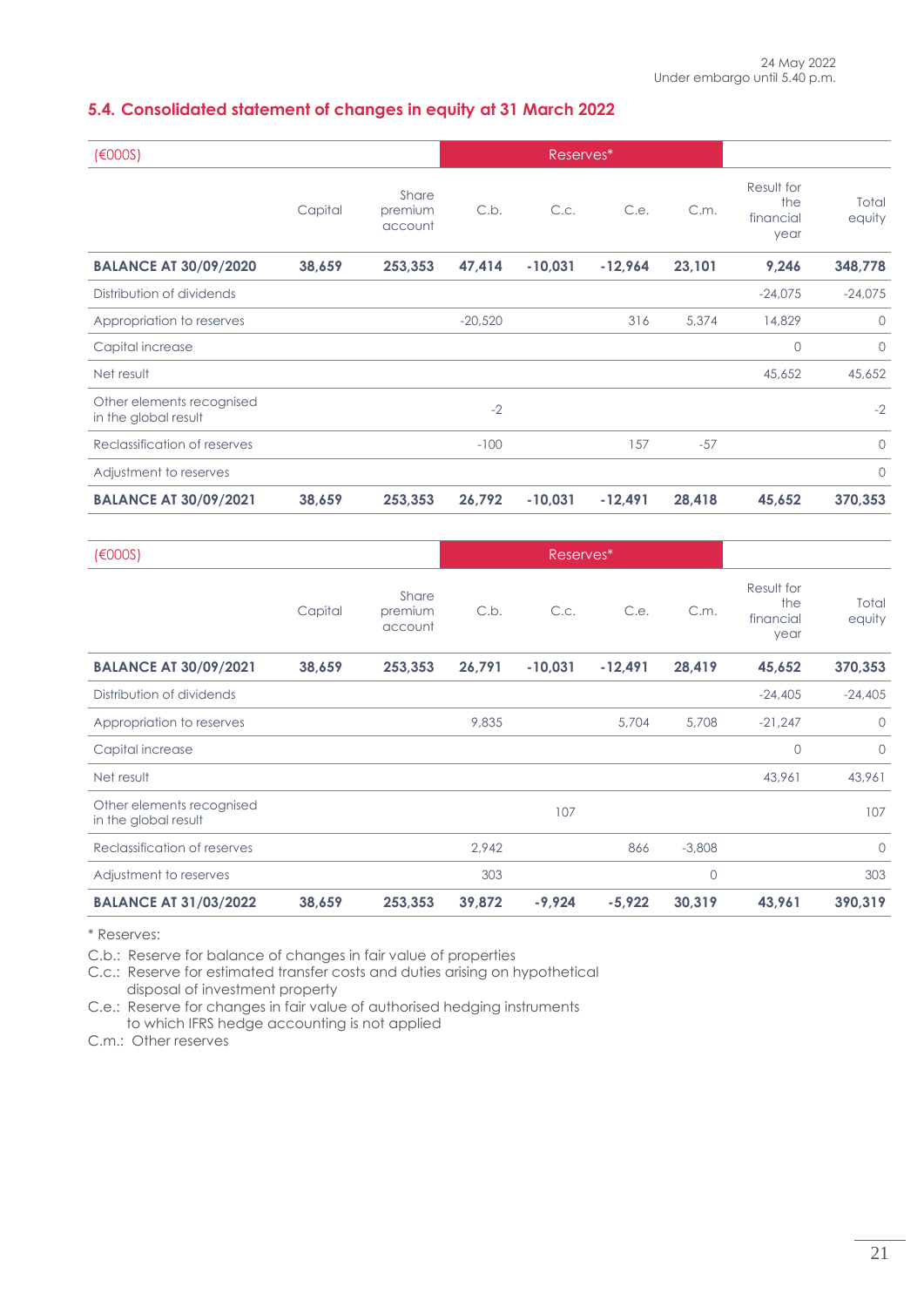# <span id="page-21-0"></span>**5.5. Segment information at 31 March 2022**

The breakdown of the income statement by country is as follows:

|                                                                                  |          | <b>Belgium</b>        |                       | France       |                       | Spain          | Unallocated    |                       | Total      |                |
|----------------------------------------------------------------------------------|----------|-----------------------|-----------------------|--------------|-----------------------|----------------|----------------|-----------------------|------------|----------------|
| (6000s)                                                                          |          | 31/03/2022 31/03/2021 | 31/03/2022 31/03/2021 |              | 31/03/2022 31/03/2021 |                |                | 31/03/2022 31/03/2021 | 31/03/2022 | 31/03/2021     |
| Rental income                                                                    | 12,819   | 12,556                | 9,813                 | 9,611        | 995                   | 980            | $\overline{0}$ | $\circ$               | 23,627     | 23,146         |
| Write-downs on<br>trade receivables                                              | 15       | $-21$                 | 146                   | 25           | $\mathbf 0$           | $\overline{0}$ | $\overline{0}$ | $\circ$               | 161        | $\overline{4}$ |
| Cancellation of<br>COVID 19 rents                                                | $-13$    | $-467$                | 293                   | $-188$       | $-15$                 | $-13$          | $\mathbf 0$    | $\mathbf 0$           | 265        | $-667$         |
| Charges not<br>recovered                                                         | $-56$    | $-43$                 | $-3$                  | 5            | $\overline{2}$        | $\circ$        | $\mathbf 0$    | $\mathbf 0$           | $-56$      | $-38$          |
| Other rental result                                                              | $-83$    | 19                    | 23                    | $\circ$      | $\mathbf 0$           | $\mathbf{1}$   | $\overline{0}$ | $\circ$               | $-60$      | 21             |
| <b>PROPERTY</b><br><b>RESULT</b>                                                 | 12,683   | 12,045                | 10,272                | 9,453        | 982                   | 968            | $\mathbf 0$    | $\mathbf 0$           | 23,937     | 22,467         |
| Property charges                                                                 | $-1,369$ | $-1,298$              | $-478$                | $-454$       | $\mathbf 0$           | $\circ$        | $\overline{0}$ | $\circ$               | $-1,847$   | $-1,752$       |
| <b>PROPERTY</b><br><b>OPERATING</b><br><b>RESULT</b>                             | 11,313   | 10,747                | 9,794                 | 8,999        | 982                   | 968            | $\mathbf 0$    | 0                     | 22,089     | 20,715         |
| Corporate<br>overheads                                                           | $-1,552$ | $-1,509$              | $-569$                | $-556$       | $-68$                 | $-46$          | $\overline{0}$ | 0                     | $-2,189$   | $-2, 111$      |
| <b>OPERATING</b><br><b>RESULT BEFORE</b><br><b>RESULT ON</b><br><b>PORTFOLIO</b> | 9,761    | 9,238                 | 9,226                 | 8,443        | 914                   | 923            | 0              | 0                     | 19,900     | 18,604         |
| Net gains and<br>losses on<br>disposals of<br>investment<br>properties           | $-159$   | $\circ$               | $\circ$               | $\circ$      | $\mathbf 0$           | $\overline{0}$ | $\Omega$       | $\mathbf 0$           | $-159$     | $\circ$        |
| Change in the<br>fair value of<br>investment<br>properties                       | 3,382    | 1,621                 | 7,386                 | $-753$       | 1,550                 | $-725$         | $\overline{0}$ | $\mathbf 0$           | 12,318     | 143            |
| <b>OPERATING</b><br><b>RESULT</b>                                                | 12,985   | 10,859                | 16,612                | 7,690        | 2,464                 | 198            | $\mathbf{0}$   | 0                     | 32,060     | 18,746         |
| Financial income                                                                 | 10       | $\circ$               | $\overline{O}$        | $\circ$      | $\circ$               | $\circ$        | $\circ$        | $\Omega$              | 10         | $\circledcirc$ |
| Interest charges                                                                 | $\circ$  | 0                     | $\mathbf 0$           | $\circ$      | 0                     | $\circ$        | $-2,950$       | $-2,901$              | $-2,950$   | $-2,901$       |
| Other financial<br>charges                                                       | $-229$   | $-198$                | $-16$                 | $-14$        | $\mathsf{O}\xspace$   | $\circ$        | 0              | $\circ$               | $-246$     | $-212$         |
| Change in fair<br>value of financial<br>assets and<br>liabilities                | 15,908   | 3,763                 | $\mathsf{O}$          | $\mathsf{O}$ | 0                     | $\circ$        | $\circ$        | $\mathsf{O}\xspace$   | 15,908     | 3,763          |
| <b>FINANCIAL</b><br><b>RESULT</b>                                                | 15,688   | 3,566                 | $-16$                 | $-14$        | $\pmb{0}$             | $\pmb{0}$      | $-2,950$       | $-2,901$              | 12,722     | 650            |
| <b>RESULT BEFORE</b><br><b>TAX</b>                                               | 28,673   | 14,424                | 16,595                | 7,676        | 2,463                 | 197            | $-2,950$       | $-2,901$              | 44,782     | 19,397         |
| Taxes                                                                            | $\circ$  | $\circ$               | $-523$                | $-115$       | $-298$                | $-167$         | $\circ$        | $\mathsf{O}$          | $-821$     | $-282$         |
| <b>NET RESULT</b>                                                                | 28,673   | 14,424                | 16,072                | 7,562        | 2,165                 | 30             | $-2,950$       | $-2,901$              | 43,961     | 19,115         |

This segmentation is consistent with the Group's organisation and the Company's internal reporting to management.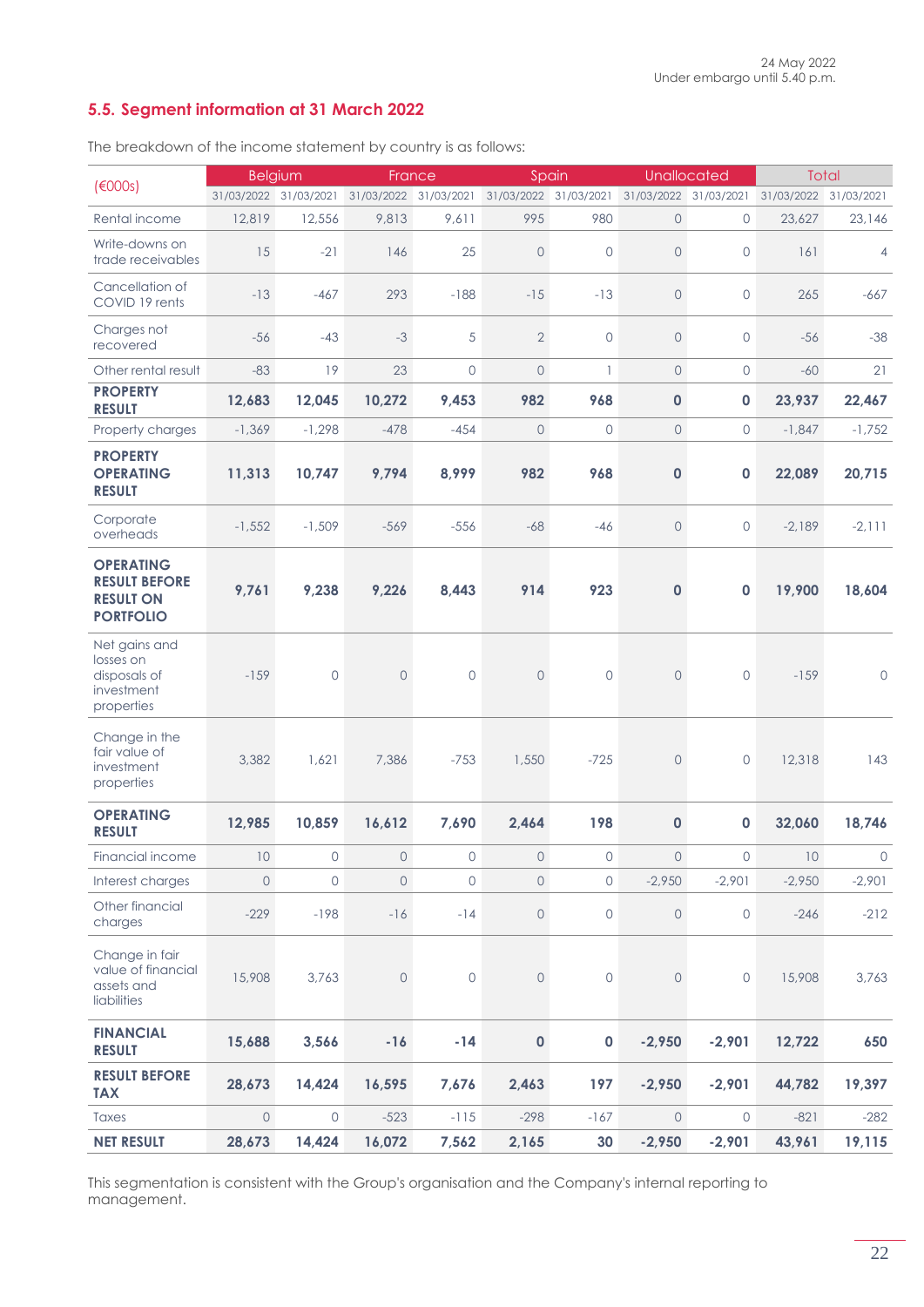### <span id="page-22-0"></span>**5.6. Notes to the condensed consolidated financial statements**

#### <span id="page-22-1"></span>**NOTE 1 General information and accounting methods**

#### **General information**

Ascencio SCA (hereinafter "Ascencio SCA" or "the Company") is a Public Regulated Real Estate Company (*Société Immobilière Réglementée Publique* or "SIRP", hereinafter referred to in the English translation as a "public B-REIT" (Belgian real estate investment trust)) incorporated under Belgian law. Its financial year runs from 1 October to 30 September. The Company's condensed consolidated financial statements to 31 March 2022 cover the period from 1 October 2021 to 31 March 2022. They were approved by the Board of Directors of the statutory manager on 24 May 2022.

All amounts are expressed in thousands of euros unless otherwise stated.

#### **Basis of preparation and accounting methods**

The consolidated financial statements have been prepared in accordance with the International Financial Reporting Standards (IFRS) and the interpretations of the International Financial Reporting Standards Interpretations Committee (IFRS IC, formerly IFRIC) as published and effective at 31 March 2022 and adopted by the European Union.

The consolidated financial statements have also been prepared in accordance with the provisions of the Royal Decree of 13 July 2014 as amended by the Royal Decree of 28 April 2018 on regulated property companies.

The bases of preparation and accounting methods are identical to those set out in the Annual Report for 2020/2021 (pages 140 to 146).

#### **Valuation of investment properties and methods applied by the experts (Jones Lang LaSalle - Cushman & Wakefield - CBRE)**

Given that the mandates of the independent property experts expired on 30 September 2021 and in accordance with the principle of rotating experts every three years to ensure their independence, Ascencio reevaluated the appraisal structure of its portfolio and granted new mandates to the same companies, JLL, Cushman & Wakefield and CBRE, making sure that the persons responsible for the appraisals had been changed within these companies. As these new mandates have been concluded for a further period of three years, they will expire at the end of the portfolio valuation at 30 September 2024.

The valuation method applied by the property experts remains the same and is explained in detail on pages 62 to 64 of the Annual Report 2020/2021.

At 31 March 2022 and despite the health and geopolitical context, the valuation of the properties is not subject to "material valuation uncertainty" as was the case in the 2019/2020 financial year when the outbreak of the health crisis made the property and financial markets too volatile and uncertain.

#### <span id="page-22-2"></span>**NOTE 2 Investment property**

| (6000S)                                         | 31/03/2022 | 30/09/2021 |
|-------------------------------------------------|------------|------------|
| Properties available for lease                  | 726.736    | 713,601    |
| Development projects                            | 47         |            |
| <b>BALANCE AT THE END OF THE FINANCIAL YEAR</b> | 726.783    | 713.601    |

Investment properties comprise:

- Properties available for lease, including rights of use on land held by the Company and recognised under IFRS 16 (see A below).
- development projects (see point 2 hereunder). Development projects are works in progress of an investment nature on various properties. Projects in course of development do not form part of the occupancy rate calculation.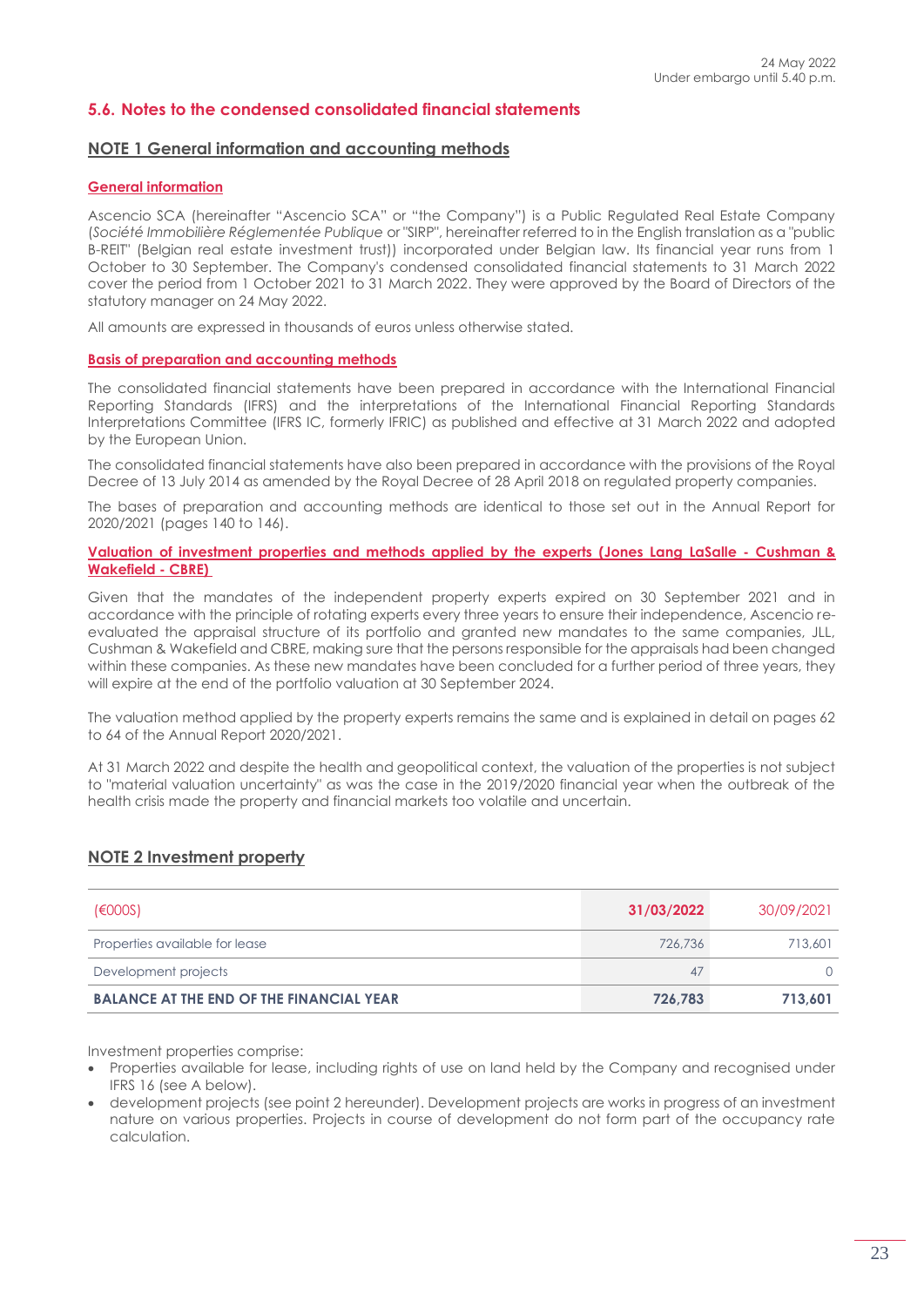### **1. Investment properties available for rent**

| (6000S)                                               | 31/03/2022 | 30/09/2021 |
|-------------------------------------------------------|------------|------------|
| <b>BALANCE AT THE BEGINNING OF THE FINANCIAL YEAR</b> | 713,601    | 693,926    |
| Investments                                           | 817        | 3.476      |
| Acquisitions                                          |            | 6,382      |
| Transfer from other tangible assets                   |            | 926        |
| Transfer from the development projects account        |            | 415        |
| Transfer from assets held for sale                    |            | $-1.360$   |
| Change in fair value                                  | 12,318     | 9,835      |
| <b>BALANCE AT THE END OF THE FINANCIAL YEAR</b>       | 726.736    | 713.601    |

Changes in the fair value of investment properties available for rent reflect the investments and divestments made during the financial year as well as the change in fair value of the properties.

Investments and divestments during the financial year are described above in section 2.4. of the interim management report.

#### **2. Development projects**

| (6000S)                                               | 31/03/2022 | 30/09/2021 |
|-------------------------------------------------------|------------|------------|
| <b>BALANCE AT THE BEGINNING OF THE FINANCIAL YEAR</b> |            | 415        |
| Investments                                           | 47         |            |
| Transfer to investment properties                     |            | $-41.5$    |
| <b>BALANCE AT THE END OF THE FINANCIAL YEAR</b>       | 47         |            |

The amount recognised as development project during the past half-year concerns the building housing the Carrefour by Mestdagh food store in Ottignies, for which a project to extend the surface area for the expansion of the supermarket is currently being prepared.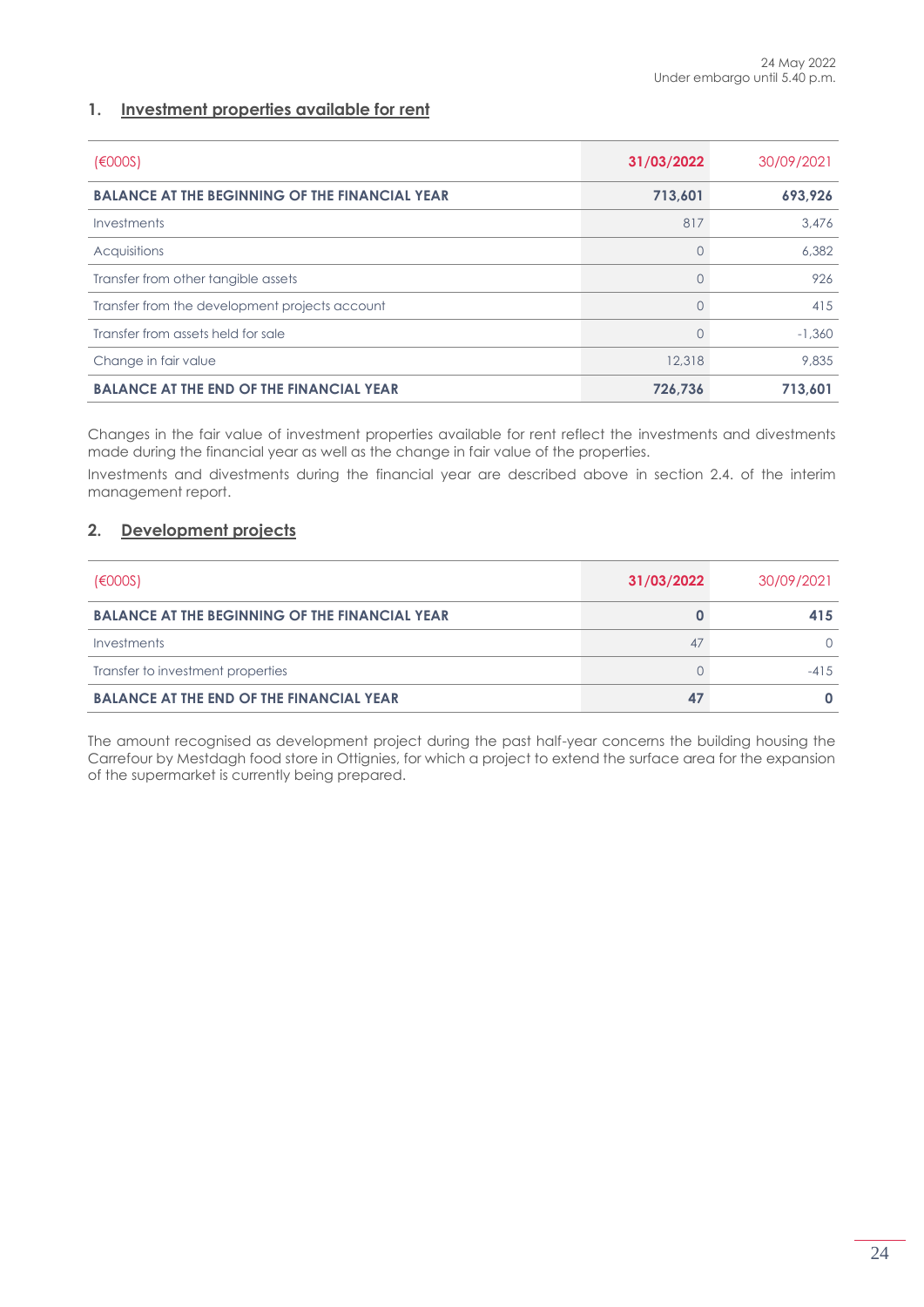# <span id="page-24-0"></span>**NOTE 3 Financial debts**

| (6000S)                       | 31/03/2022 | 30/09/2021 |
|-------------------------------|------------|------------|
| Non-current financial debt    | 263,245    | 278,822    |
| - Credit institutions         | 203,900    | 243,985    |
| - Finance leases              | 0          | 170        |
| - Other                       | 55,500     | 30,500     |
| $-$ IFRS 16                   | 3,845      | 4,167      |
| <b>Current financial debt</b> | 81,073     | 55,060     |
| - Credit institutions         | 30,799     | 7,894      |
| - Finance leases              | 230        | 120        |
| - Other                       | 50,000     | 47,000     |
| $-$ IFRS 16                   | 44         | 46         |
| <b>TOTAL</b>                  | 344,318    | 333,883    |

The average cost of debt and the structure of financial debts are described above in section 2.3. of this report.

As indicated above, Ascencio continued its strategy of diversifying its sources of financing during the past six months by carrying out its first bond issue and increasing the use of its commercial paper programme. At 31 March 2022, the breakdown of financial debt is 69% bank borrowing, 16% bond debt (including medium term notes) and 15% commercial paper debt. At 30 September 2021, this breakdown was 77%, 9% and 14% respectively.

### <span id="page-24-1"></span>**NOTE 4 Financial instruments**

At 31 March 2022, 62.0% of the Company's debt was at floating rates. In order to limit the interest rate risk associated with this type of financing, the Company has put in place an interest rate hedging policy.

At 31 March 2022, the hedging ratio was 86.4%.

At the date of this half-yearly financial report, hedging consisted of 40 Interest Rate Swap (IRS) contracts for a total notional amount of €548 million, of which €193 million were effective at 31 March 2022 and €355 million will be effective at a later date.

Ascencio does not apply hedge accounting to the financial hedging instruments that it holds. Therefore, these instruments are considered as instruments held for trading under IFRS, and changes in their market value are directly and fully recognised in profit and loss.

The market value of derivative financial instruments is advised at each balance sheet date by the financial institutions from which these instruments have been acquired.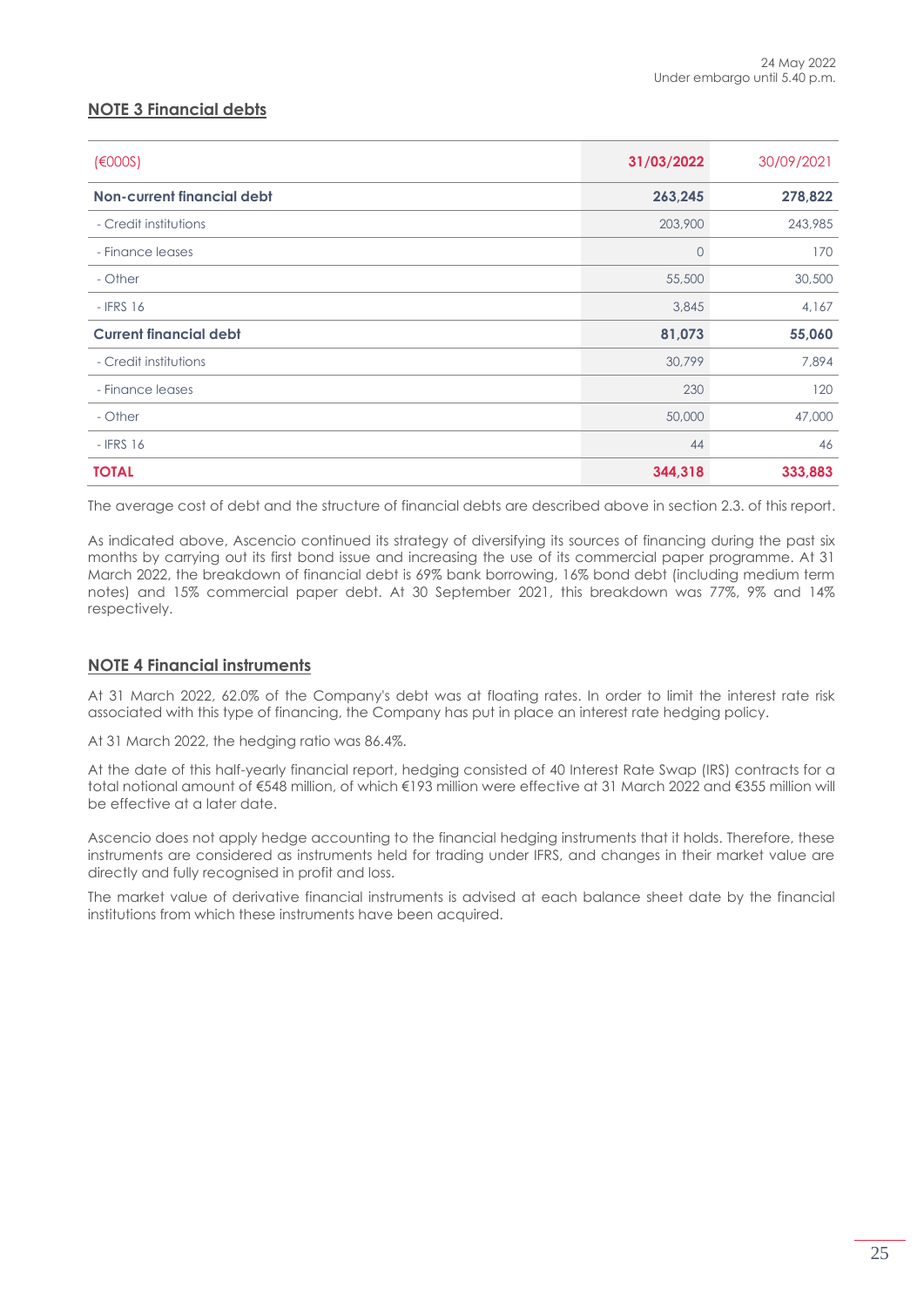# <span id="page-25-0"></span>**5.7. Statutory auditor's report**

### **Report on the limited review of the consolidated interim financial information of Ascencio SCA for the six months ended 31 March 2022**

In the context of our appointment as the company's statutory auditor, we report to you on the consolidated interim financial information. This consolidated interim financial information comprises the consolidated condensed statement of financial position, the consolidated condensed income statement, the consolidated condensed statement of comprehensive income, the consolidated condensed statement of cash flows and the consolidated condensed statement of changes in equity for the period of six months then ended as at 31 March 2022, as well as selective notes 1 to 4.

#### **Report on the consolidated interim financial information**

We have reviewed the consolidated interim financial information of Ascencio SCA ("the company") and its subsidiaries (jointly "the group"), prepared in accordance with International Financial Reporting Standard IAS 34 - Interim Financial Reporting as adopted by the European Union.

The consolidated condensed statement of financial position shows total assets of 751 346 (000) EUR and the consolidated condensed income statement shows a consolidated profit for the period then ended of 43 961 (000) EUR.

The manager of the company is responsible for the preparation and fair presentation of the consolidated interim financial information in accordance with IAS 34 – Interim Financial Reporting as adopted by the European Union. Our responsibility is to express a conclusion on this consolidated interim financial information based on our review.

#### **Scope of review**

We conducted our review of the consolidated interim financial information in accordance with International Standard on Review Engagements (ISRE) 2410 – Review of interim financial information performed by the independent auditor of the entity. A review of interim financial information consists of making inquiries, primarily of persons responsible for financial and accounting matters, and applying analytical and other review procedures. A review is substantially less in scope than an audit performed in accordance with the International Standards on Auditing (ISA) and consequently does not enable us to obtain assurance that we would become aware of all significant matters that might be identified in an audit. Accordingly, we do not express an audit opinion on the consolidated interim financial information.

#### **Conclusion**

Based on our review, nothing has come to our attention that causes us to believe that the consolidated interim financial information of Ascencio SCA has not been prepared, in all material respects, in accordance with International Financial Reporting Standard IAS 34 - Interim Financial Reporting as adopted by the European Union.

Signed at Zaventem

The statutory auditor

**Deloitte Réviseurs d'Entreprises SRL Deloitte Réviseurs d'Entreprises SRL** Represented by Rik Neckebroeck **Represented by Benjamin Henrion**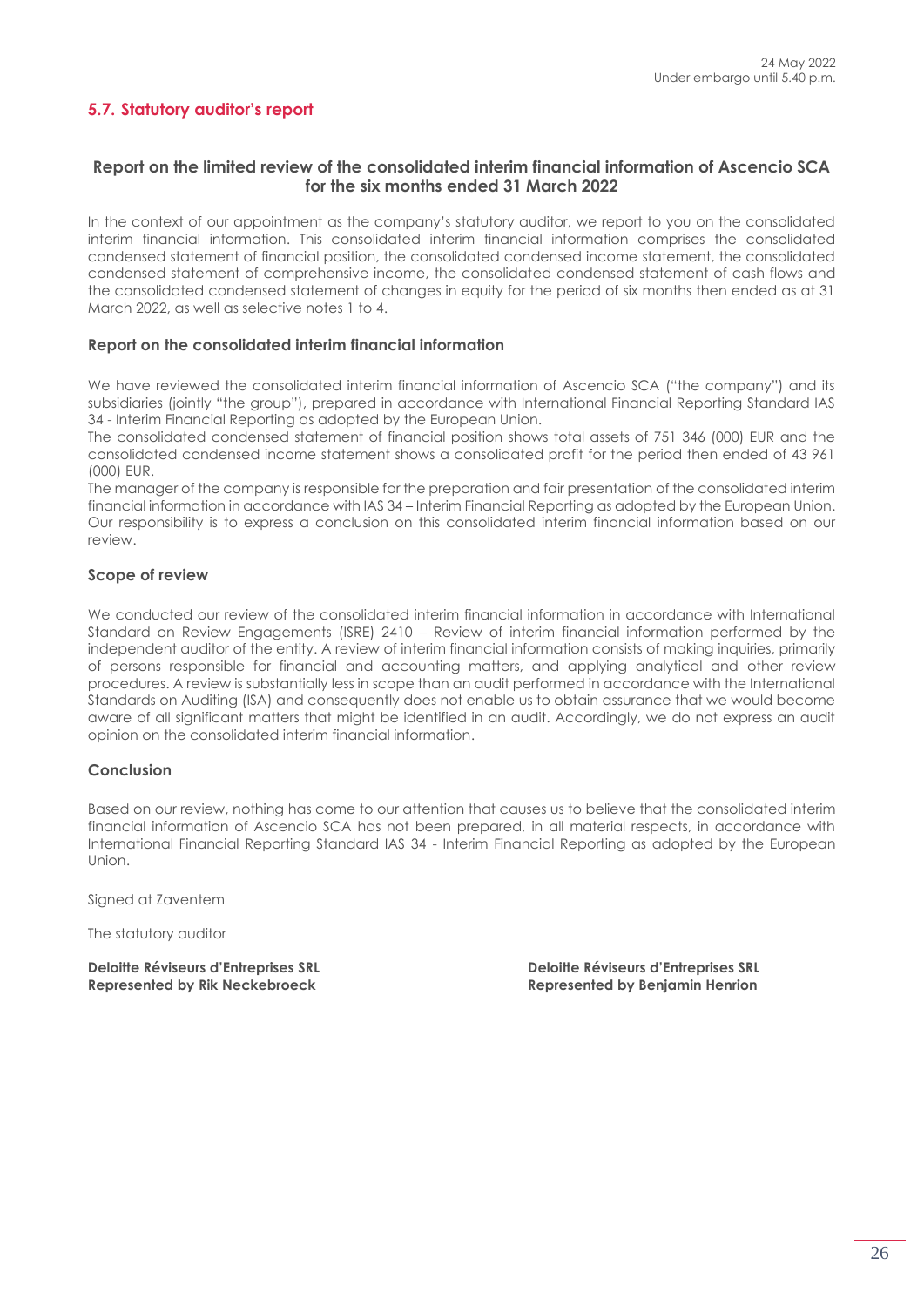### <span id="page-26-0"></span>**6. Declaration by responsible persons**

The statutory manager<sup>5</sup> of Ascencio SCA hereby declares that to the best of its knowledge:

- the condensed financial statements, prepared in accordance with applicable accounting standards, give a true and fair view of the assets, financial position and results of the Company and of the companies included in the consolidation;
- the interim management report contains a true account of the significant events and main transactions between related parties that have taken place in the first six months of the financial year and their effect on the condensed statements, as well as a description of the main risks and uncertainties for the remaining months of the financial year.

#### <span id="page-26-1"></span>**7. Information on forward-looking statements**

This interim financial report contains forward-looking information based on the Company's estimates and projections and its reasonable expectations in respect of external events and factors. By its very nature, such forward-looking information carries with it risks and uncertainties that could lead to results, the financial situation, performance and actual achievements diverging. Given these factors of uncertainty, statements about the future cannot be guaranteed.

#### <span id="page-26-2"></span>**8. Financial calendar**

| Interim statement for the quarter ending 30 June 2022      | 18 August 2022 (5:40 p.m.)   |
|------------------------------------------------------------|------------------------------|
| Press release on results for the year to 30 September 2022 | 24 November 2022 (5.40 p.m.) |
| Ordinary general meeting of shareholders                   | 31 January 2023 (2:30 p.m.)  |

<sup>5</sup> Ascencio SA, Avenue Jean Mermoz 1 box 4, 6041 Gosselies, company number BE 0881.160.173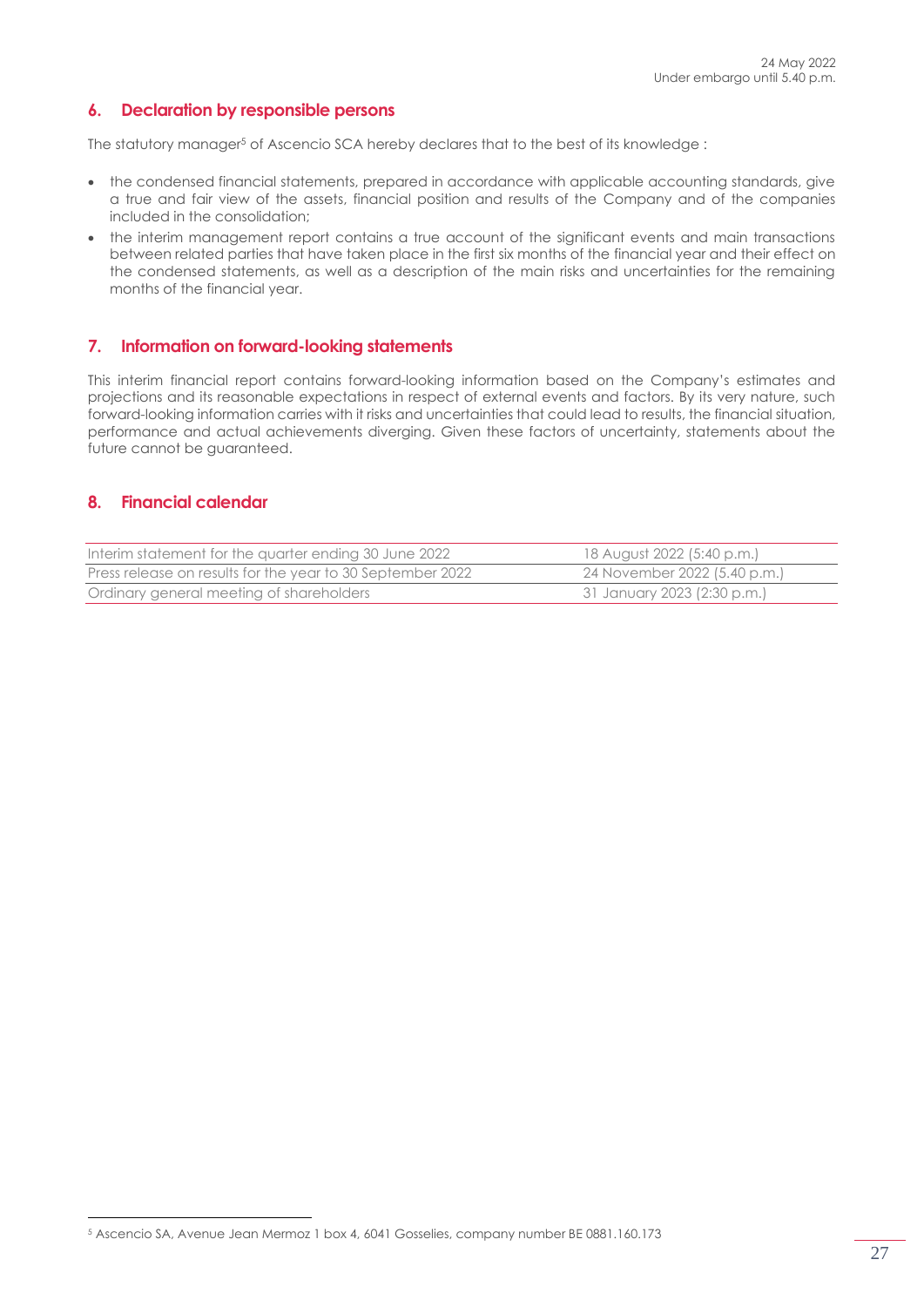# <span id="page-27-0"></span>**9. Fact sheet**

COMPANY NAME ASCENCIO SCA

TEL. + 32 (71) 91 95 00 EMAIL info@ascencio.be WEBSITE www.ascencio.be COMPANY NUMBER BE 0881 334 476 DATE INCORPORATED 10 May 2006 APPROVAL AS SIR (B-REIT) 28 October 2014 DURATION **Indefinite** 

FINANCIAL YEAR END 30 September SHARE CAPITAL <del>€39,575,910</del> NUMBER OF SHARES 6.595,985 LISTED ON Euronext Brussels FAIR VALUE OF REAL ESTATE PORTFOLIO €727 million NUMBER OF PROPERTIES 104 TYPE OF PROPERTIES **CONFINGITY OUT-OF-TOWN retail properties and others** 

STATUS Public Regulated Real Estate Company (SIRP) ("B-REIT") ADDRESS Avenue Jean Mermoz 1 Bldg H Box 4, 6041 Gosselies Belgium REGISTERED with the Charleroi Companies Registry STATUTORY AUDITOR DELOITTE Réviseurs d'Entreprises, represented by Rik Neckebroeck PROPERTY EXPERTS **State State Services** Jones Lang Lasalle Cushman & Wakefield **CBRF** 

### **For any additional information :**

**Aurore ANBERGEN** Head of IR, Marketing & Communication

Tel. +32 (0)71.91.95.23 [aurore.anbergen@ascencio.be](mailto:aurore.anbergen@ascencio.be) **Cédric BIQUET** Chief Financial Officer

Tel. +32 (0)71.91.95.00 [cedric.biquet@ascencio.be](mailto:cedric.biquet@ascencio.be)

**Vincent H. QUERTON** Chief Executive Officer

Tel. +32 (0)71.91.95.00 [vincent.querton@ascencio.be](mailto:vincent.querton@ascencio.be)

# **About Ascencio**

Active in Belgium, France and Spain, Ascencio is a Société Immobilière Réglementée Publique (Public Regulated Property Company or "Belgian REIT")

specialising in investment in commercial premises located out of town.

Ascencio is characterised by its hybrid portfolio, consisting mainly of supermarkets and retail parks.

Listed on Euronext Brussels since 2007, Ascencio pursues a coherent policy aimed at optimising its results over time and ensuring stable profits for all its shareholders.

*This interim report is also available in Dutch and English, but only the French version of the document has full*  force and effect. The Dutch and English versions are free translations, prepared under the responsibility of *Ascencio*.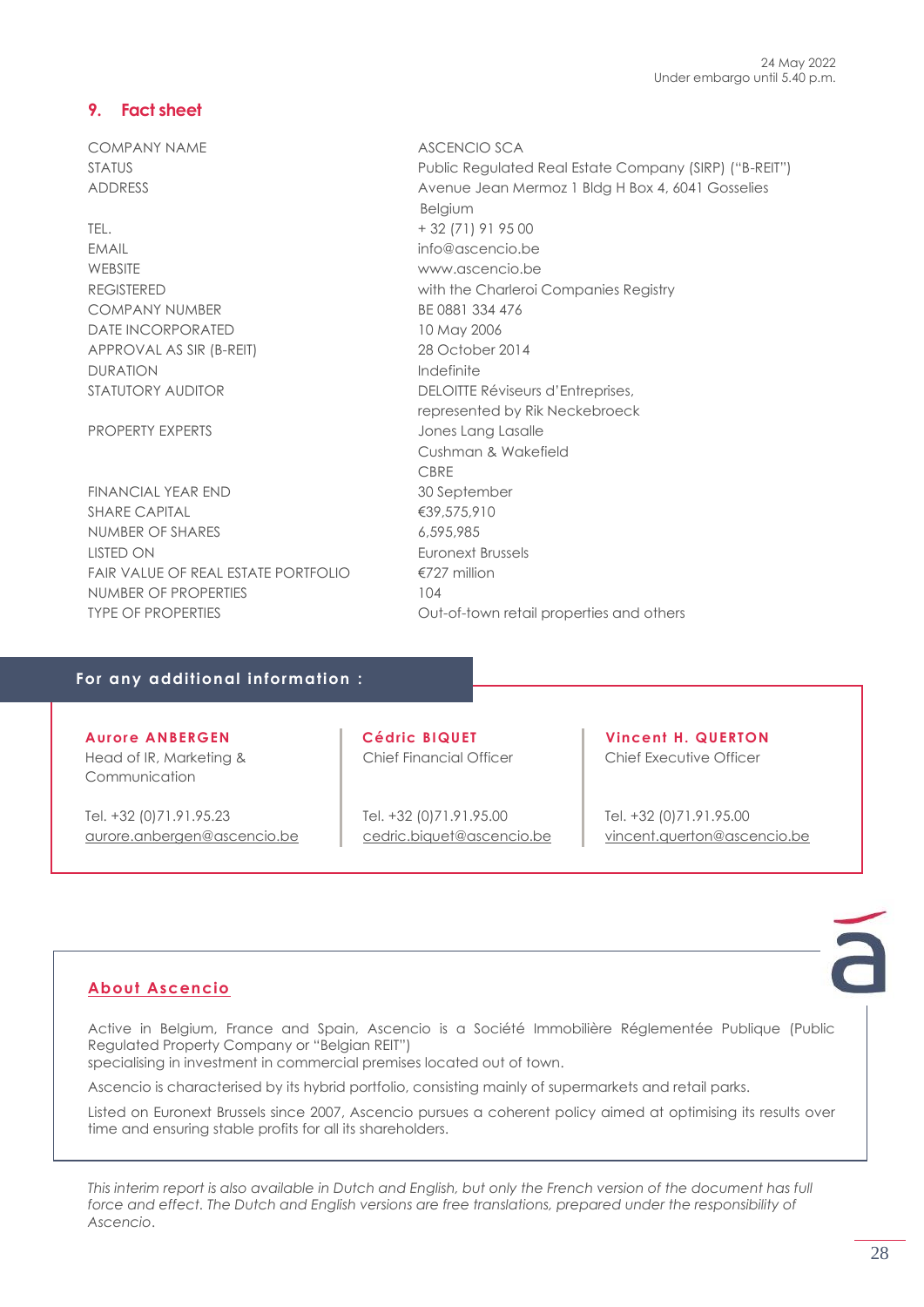# <span id="page-28-0"></span>**RECONCILIATION OF ALTERNATIVE PERFORMANCE MEASURES (APMS)**

Following the coming into force of the European Securities and Markets Authority (ESMA) guidelines on Alternative Performance Measures (APMs), the APMs used in this press release are identified by a footnote.

The definition of the APMs and the use made of them can be found at the end of the 2019/2020 Annual Report, which is available on Ascencio's website (www.ascencio.be).

# **Operating margin**

|                                                     |           | 31/03/2022 | 31/03/2021 |
|-----------------------------------------------------|-----------|------------|------------|
| Operating result before result on portfolio (€000S) | $= A$     | 19.900     | 18,604     |
| Rental income (€000S)                               | $=$ B     | 23,627     | 23,146     |
| <b>OPERATING MARGIN</b>                             | $= A / B$ | 84.2%      | 80.4%      |

#### **Average cost of debt**

|                                                          | 31/03/2022 | 31/03/2021 |
|----------------------------------------------------------|------------|------------|
| Net interest charges (heading $XXI$ ) ( $\epsilon$ 000S) | 2.950      | 2.901      |
| Interests on lease debt (IFRS 16)                        | $-83$      | $-57$      |
| Commissions on undrawn balances under credit facilities  | 191        | 163        |
| Opening commission and charges for credit facilities     | 22         | 25         |
| <b>TOTAL COST OF FINANCIAL DEBTS</b><br>$= A$            | 3.080      | 3.032      |
| <b>WEIGHTED AVERAGE DEBT FOR THE PERIOD</b><br>$=$ B     | 333.546    | 327,081    |
| <b>AVERAGE COST OF DEBT</b><br>$= A^*2 / B$              | 1.85%      | 1.85%      |

### **Hedging ratio**

| (6000S)                                                           |           | 31/03/2022 | 30/09/2021 |
|-------------------------------------------------------------------|-----------|------------|------------|
| Fixed-rate financial debts                                        |           | 131,067    | 96,517     |
| Financial debts converted into fixed-rate debts by means of IRS   |           | 163,000    | 173,000    |
| Financial debts converted into capped-rate debts by means of CAPS |           | 0          | 10,000     |
| <b>TOTAL FIXED RATE OR CAPPED FINANCIAL DEBTS</b>                 | $= A$     | 294.067    | 279,517    |
| <b>TOTAL VARIABLE RATE FINANCIAL DEBTS</b>                        |           | 46.443     | 59.424     |
| <b>TOTAL FINANCIAL DEBTS</b>                                      | $=$ B     | 340.510    | 329.669    |
|                                                                   |           |            |            |
| <b>HEDGING RATIO</b>                                              | $= A / B$ | 86.4%      | 84.8%      |